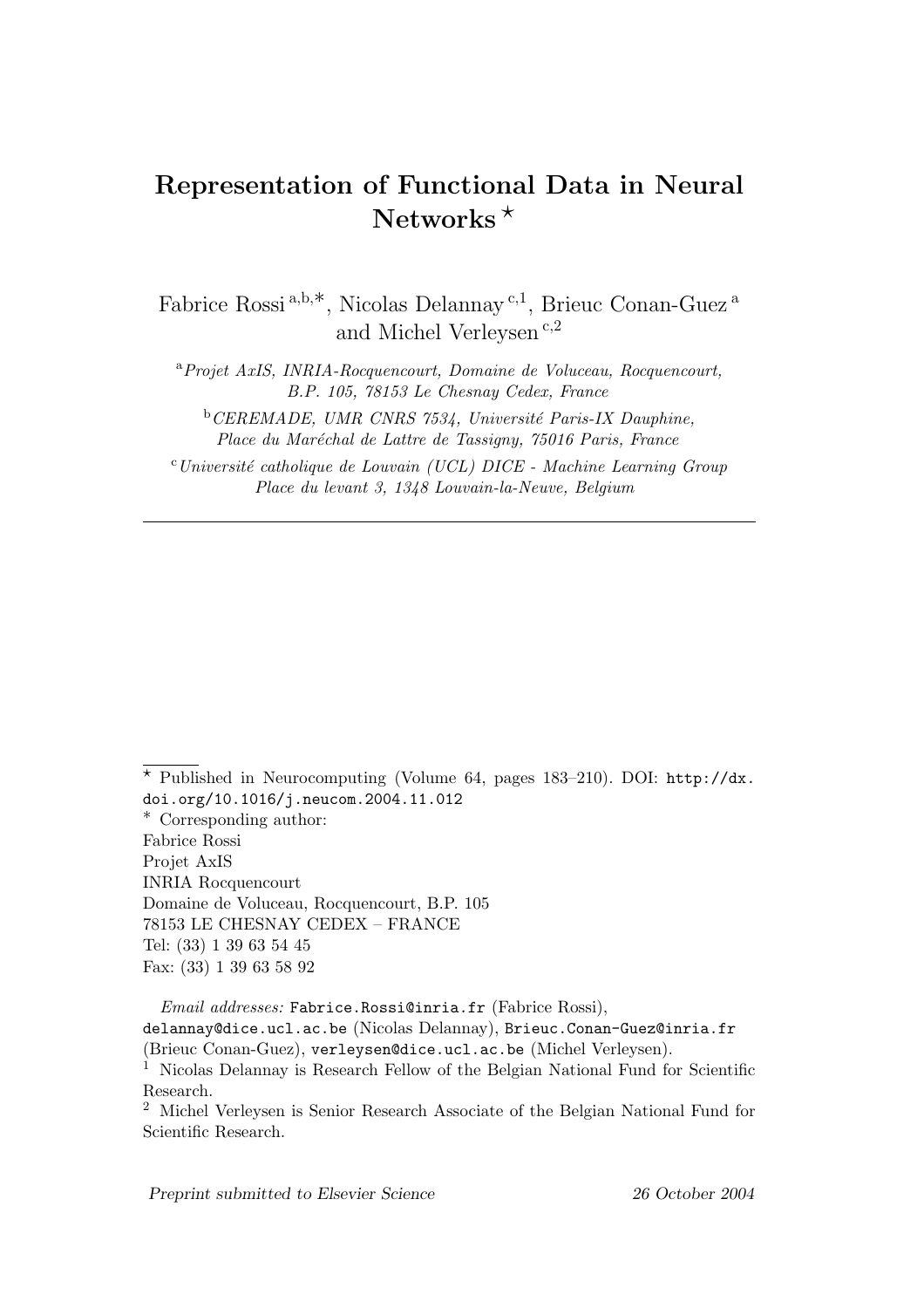# Representation of Functional Data in Neural Networks

# Abstract

Functional Data Analysis (FDA) is an extension of traditional data analysis to functional data, for example spectra, temporal series, spatio-temporal images, gesture recognition data, etc. Functional data are rarely known in practice; usually a regular or irregular sampling is known. For this reason, some processing is needed in order to benefit from the smooth character of functional data in the analysis methods. This paper shows how to extend the Radial-Basis Function Networks (RBFN) and Multi-Layer Perceptron (MLP) models to functional data inputs, in particular when the latter are known through lists of input-output pairs. Various possibilities for functional processing are discussed, including the projection on smooth bases, Functional Principal Component Analysis, functional centering and reduction, and the use of differential operators. It is shown how to incorporate these functional processing into the RBFN and MLP models. The functional approach is illustrated on a benchmark of spectrometric data analysis.

Key words: Functional data analysis, smooth data, projection on smooth bases, irregular sampling, missing data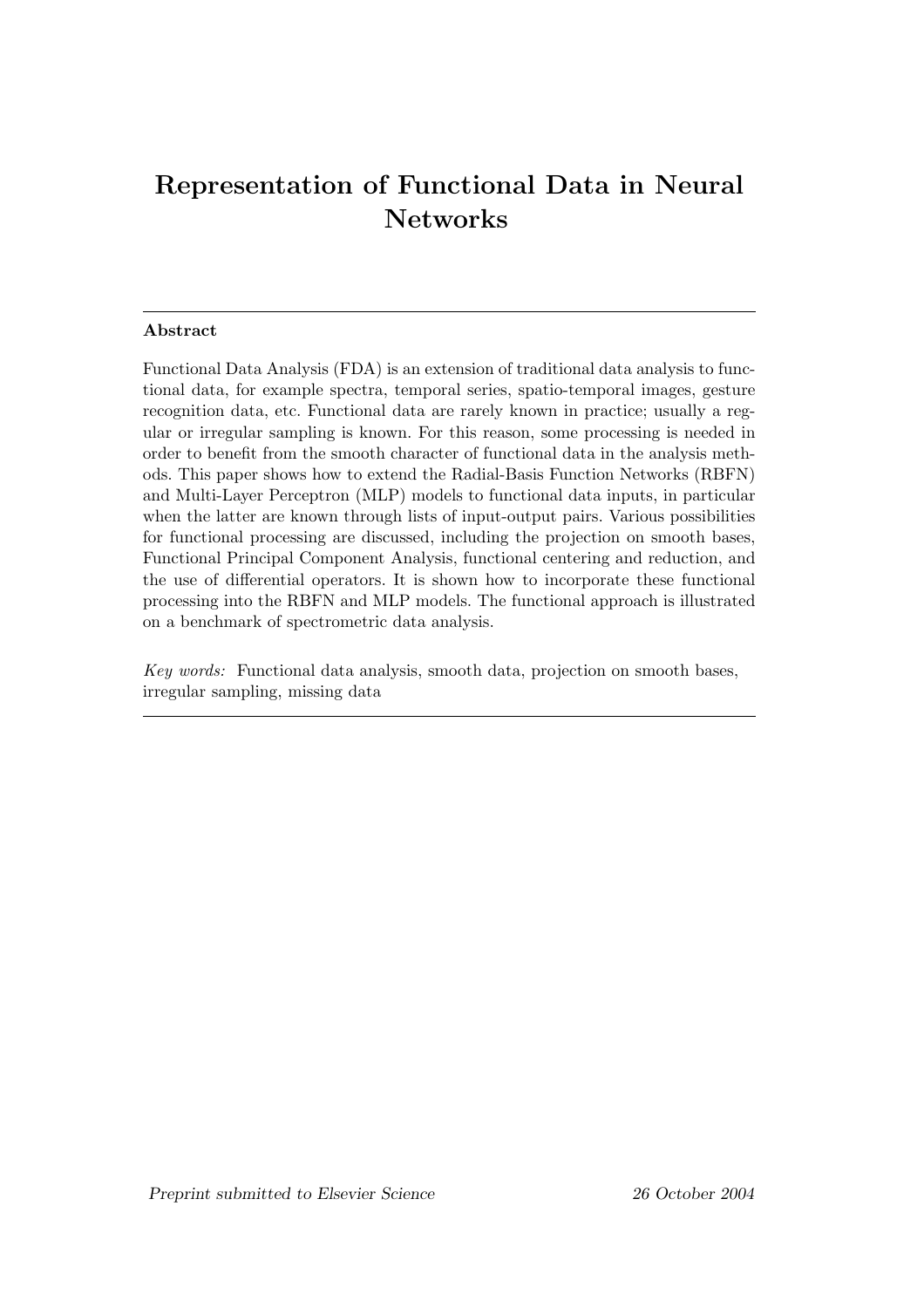# 1 Introduction

Many modern measurement devices are able to produce high-resolution data resulting in high-dimensional input vectors. A promising way to handle this type of data is to make explicit use of their internal structure. Indeed, highresolution data can frequently be identified as discretized functions: this is the case for time series (in the time domain as well as in the frequency domain), spectrometric data, weather data (in which we can have both time and location dependencies), etc. Functional Data Analysis (FDA, see [\[21\]](#page-27-0)) is an extension of traditional data analysis methods to this kind of data. In FDA, each individual is characterized by one or more real-valued functions, rather than by a vector of  $\mathbb{R}^p$ . Function estimates are constructed from high-dimensional observation vectors and data analysis (in a broad sense) is carried out on those estimates.

As it is not possible to directly manipulate arbitrary functions, a computerfriendly representation of functional data must be used: this is obtained through a basis expansion in the functional space, for instance with a B-spline approximation. This way of proceeding has numerous advantages over a basic multivariate analysis of high-dimensional data. Indeed the choice of a fixed basis allows to introduce prior knowledge: for instance a Fourier basis can be used to model periodic functions such as daily temperature observations in a fixed location. A fixed basis also allows to deal with irregularly sampled functions and with missing data. A side effect of the representation is that it can be used to smooth the data either individually or globally (see [\[3](#page-26-0)]). Another interesting point is that most FDA methods can work directly on the numerical coefficients of the basis expansion, leading to far less computational burden. An additional advantage of dealing with functions is the possibility of using functional preprocessing such as derivation, integration, etc.

FDA is based on the fact that the first step performed by many data analysis methods consists in simple operations on the data: distance, scalar product and linear combination calculations. Those operations can be defined in a satisfactory way in arbitrary Hilbert spaces that include functional spaces (such as  $L^2$ ). This means that many data analysis methods can be extended to work directly with functional inputs. There are of course some theoretical difficulties induced by the infinite dimension of the considered spaces. Nevertheless, traditional data analysis methods have been successfully adapted to functional data, both on theoretical and practical point of views. We refer to [\[21](#page-27-0)] for a comprehensive introduction to those methods, especially to functional principal component analysis and functional linear models. For regression and discrimination problems, recent developments of FDA include nonlinear models such as multilayer perceptrons [\[26](#page-27-1), [25\]](#page-27-2), semi-parametric [\[15](#page-26-1)] and non-parametric models [\[13](#page-26-2), [14\]](#page-26-3).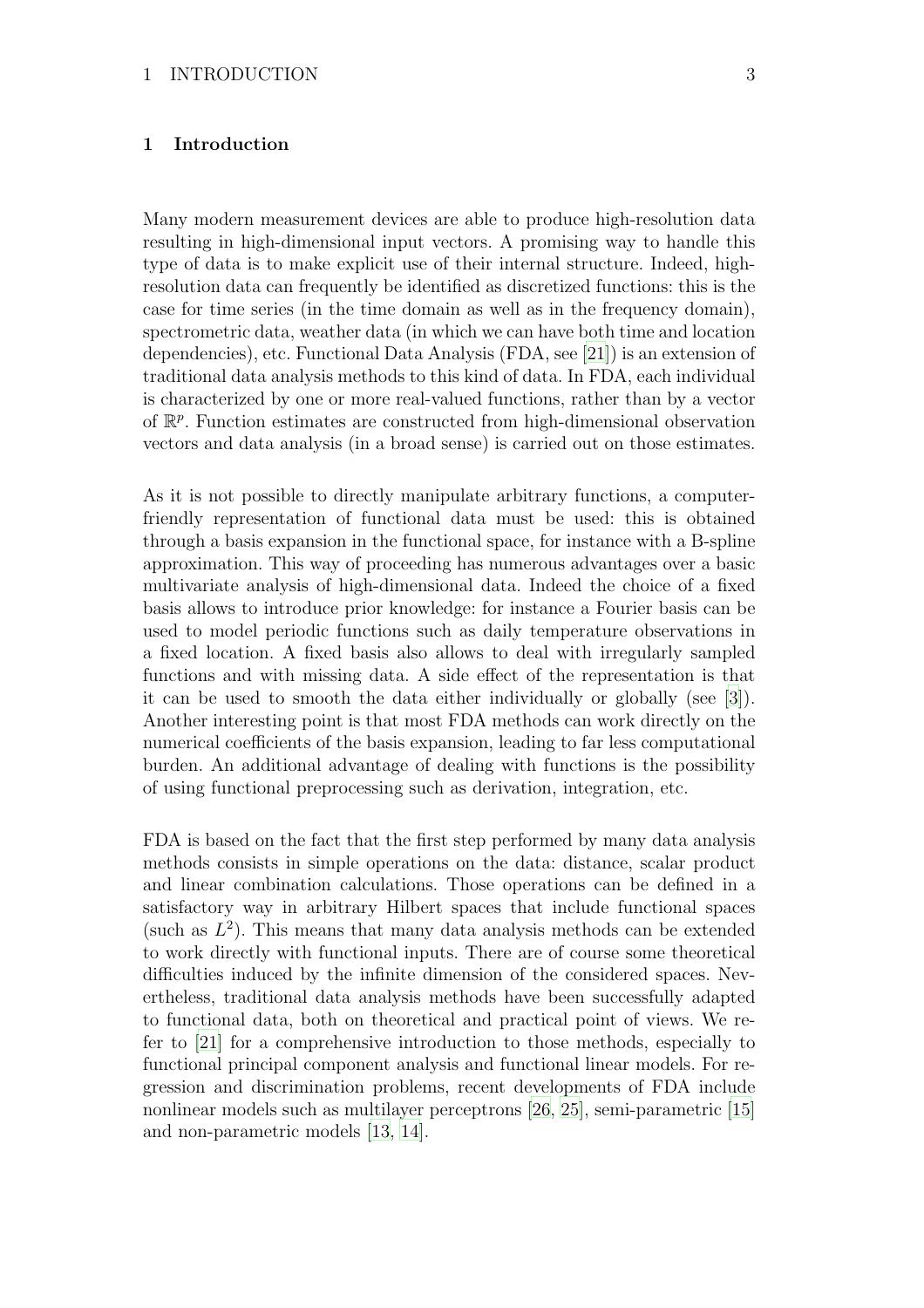In this paper, we extend the results from [\[11](#page-26-4), [23](#page-27-3)], and introduce two nonlinear neural models for functional data. They are adaptation of classical neural models, the Radial-Basis Function Network (RBFN) and the Multi-Layer Perceptron (MLP), to functional inputs. In particular, we show how to implement these functional models in practical situations, when the functional data are known through a list of numerical samples (regularly or irregularly sampled input-output pairs). In section 2 we first show that many data analysis algorithms can be defined on arbitrary Hilbert spaces, that include the  $L<sup>2</sup>$  functional space with its elementary operations. We illustrate this general construction with the proposed models, using distances in  $L^2$  for the RBFN and inner products for the MLP. Section 3 introduces the general FDA method that uses function representation to actually implement theoretical models defined in  $L^2$ . We show that the MLP and RBFN models can be implemented on preprocessed coordinates of the functional data, providing a way to easily introduce functional data processing in classical neural software. We also introduce in this section natural preprocessings that are available for functional data, such as functional principal component analysis, derivation, etc. In section 4 we report simulation results on a real-world benchmark, a spectrometric problem in which the percentage of fat contained in a meat sample must be predicted based on its near-infrared spectrum. We show that functional preprocessing greatly improves the performances of the RBFN and gives very good performances with a simple MLP. In section 5, we build a semi-artificial dataset, introducing randomly placed holes in the spectrum data. This simulates irregular sampling in its simplest form (missing data). We show that the functional reconstruction allows to maintain excellent predictions whereas classical data imputation techniques are not able to reconstruct the missing information.

# 2 Working directly in functional spaces

#### 2.1 Introduction

In this paper, we focus on regular functions, i.e. on square integrable functions from V, a compact subset of  $\mathbb{R}^p$ , to  $\mathbb{R}$ . We denote  $L^2(V)$  the vector space of those functions. A  $L^2(V)$  space equipped with its natural inner product  $\langle f, g \rangle = \int_V f(x)g(x) dx$ , is a Hilbert vector space. In the present section, we will avoid using specific aspects of  $L^2(V)$ . We will rather illustrate how elementary operations available in a Hilbert space as linear combinations, inner product, norm and distance calculations are sufficient to implement many data analysis algorithms, at least on a theoretical point of view.

In this section,  $H$  denotes an arbitrary Hilbert space. When  $u$  and  $v$  are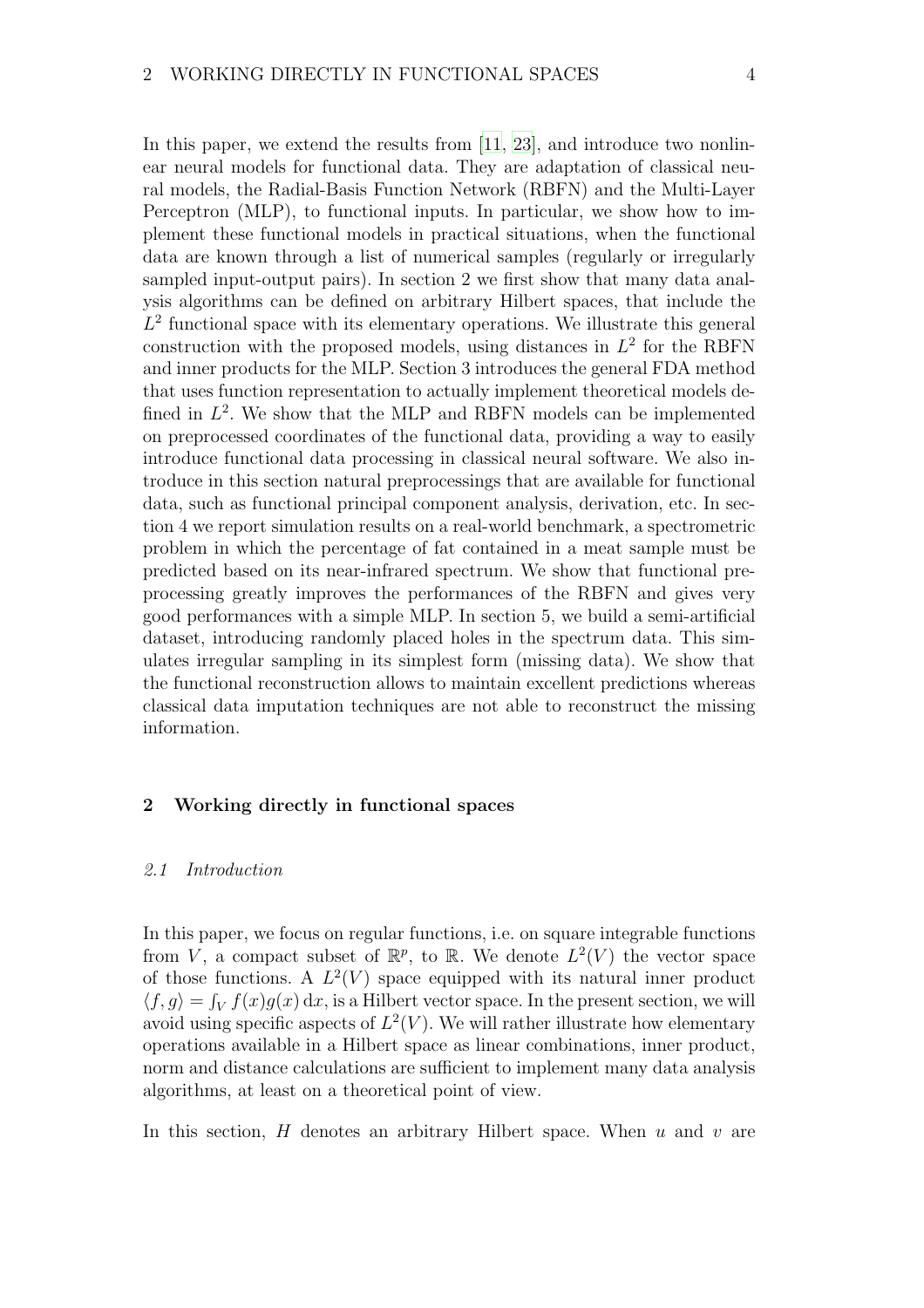#### 2.2 Data analysis in a Hilbert space

Even if data analysis algorithms have been defined for traditional multivariate observations, they seldom use explicitely the finite dimensional character of the input spaces. The most obvious cases are distance-based algorithms such as the k-means method.

Indeed, the k-means algorithm clusters input data by alternating between two phases: an affectation phase and a representation phase. The goal is to obtain representative clusters; each of them is defined by a prototype that belongs to the input space. Given the prototypes, the affectation phase puts input vector x in the cluster defined by the prototype closest to x: obviously we only need to calculate distances between points in the input space to perform this affectation operation. The representation phase consists in updating the prototypes given by the results of the affectation phase. For a given cluster, the new prototype is defined as the center of gravity of the input vectors associated to the considered cluster. The new prototype is therefore a linear combination of input vectors. Hence k-means can be defined for any normed vectorial input space (an inner product is not even needed); this obviously includes functional spaces. The k-means method has been adapted to  $L^2$  spaces in [\[2\]](#page-25-0) in which the consistency of the algorithm is proved (see also [\[17\]](#page-26-5) for a EM-like version of a functional clustering algorithm).

More sophisticated clustering methods such as the Self-Organizing Map (SOM, [\[18\]](#page-27-4)) are also based on elementary operations (distance and linear combination calculations). They can therefore be applied to functional input spaces (see [\[24\]](#page-27-5) for the SOM applied to functional data).

Regression models can also be constructed when the explanatory variable belongs to arbitrary normed vector spaces. Let us consider for instance the linear regression: the goal is to model a random variable  $Y$  (the target variable with values in  $\mathbb{R}$ ) as a linear function of a random vector X (the input variable), i.e.  $E(Y|X) = l(X)$ . If X has values in  $\mathbb{R}^p$ , an explicit numerical representation of the linear function can be written such as  $l(X) = \sum_{i=1}^{p} \alpha_i X_i$ , where  $X_i$  is the  $i$ -th coordinate of X. More generally if X has values in an arbitrary normed vector space M, it is still possible to model Y by  $E(Y|X) = l(X)$  by requesting l to belong to  $M^*$ , the topological dual of M, i.e. the set of continuous linear functions from M to R. In the particular case of a Hilbert space  $H$ , the identification of  $H$  with its dual  $H^*$  is used to obtain a simpler formulation. More precisely, any continuous linear form  $l$  on  $H$  can be represented through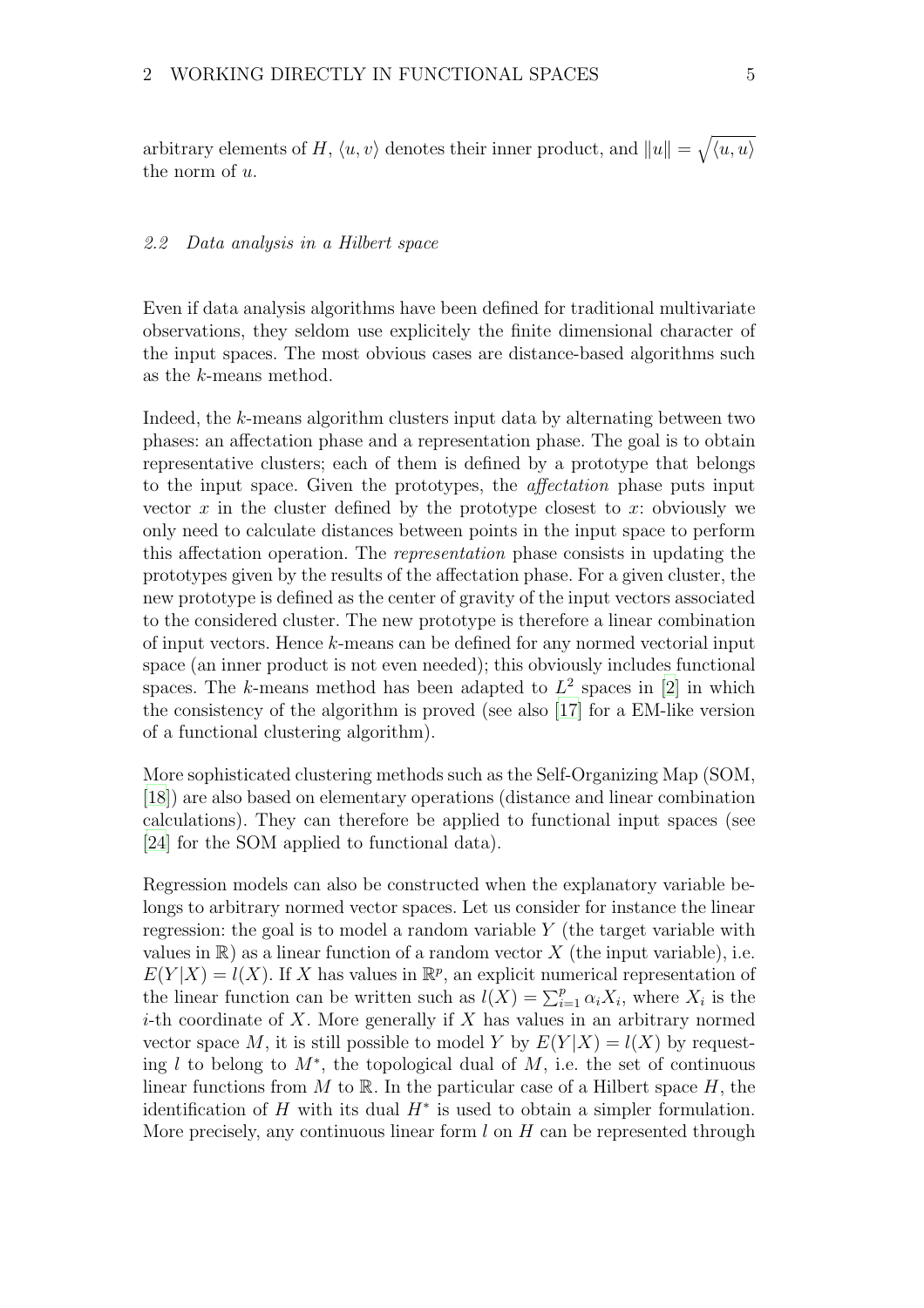an element  $v \in H$  such that  $l(u) = \langle u, v \rangle$ . We have therefore  $E(Y | X) = \langle X, v \rangle$ for a well chosen  $v \in H$ .

Of course, the linear model is a very limited regression model. Non-parametric models are a possible solution to overcome those limitations: they have been extended to functional data in [\[13,](#page-26-2) [14](#page-26-3)]. Semi-parametric models have also been adapted to functional inputs in [\[15](#page-26-1)]. We propose in this paper to build neural network based nonlinear regression models. In the following sections, we show how to define Radial-Basis Function Networks (RBFNs) and Multi-Layer Perceptrons (MLPs) with functional inputs.

# 2.3 Radial-Basis Function Networks

Radial-Basis Function Networks (RBFN) are popular nonlinear models that have several advantages over other nonlinear regression paradigms. Besides their simplicity, their intuitive formulation and their local approximation abilities, their most important advantage is probably the ability of various learning procedures to avoid the local minima issue, for example when the parameters of the model are the solution of a linear problem.

The first operation performed by RBFN models on the input data is based on the notion of distances. The following of this section shows how this notion can be inserted in a functional data context and more generally in any metric space such as a Hilbert space.

The output of a RBF network is expressed by

$$
y = \sum_{i=1}^{p} \alpha_i \varphi_i \left( d_i(x, c_i) \right), \tag{1}
$$

where x is the input of the network, y its scalar output,  $\varphi_i(\cdot)$  are radial-basis functions from  $\mathbb R$  to  $\mathbb R$ ,  $c_i$  are centers chosen in the input data space of x,  $d_i(\cdot, \cdot)$  are associated distances and  $\alpha_i$  are weighting coefficients. We see that the predicted output is expressed as a weighted sum of basis functions with radial shape (each basis function has a radial symmetry around a center). This property is very general; any distance measure between the input  $x$  and the centers  $c_i$  could be used. Most frequently the RBF are Gaussian  $\varphi_i(r)$  =  $\exp(-r^2)$ .

Equation 1 easily generalizes to any metric space by replacing all distances  $d_i$  by the distance used to define the space. In the particular case of a functional space, distance  $d_i(x, c_i)$  between vectors is simply replaced by a distance  $d_i(q(\cdot),c_i(\cdot))$  between the functional input  $q(\cdot)$  and the functional centers  $c_i(\cdot)$ .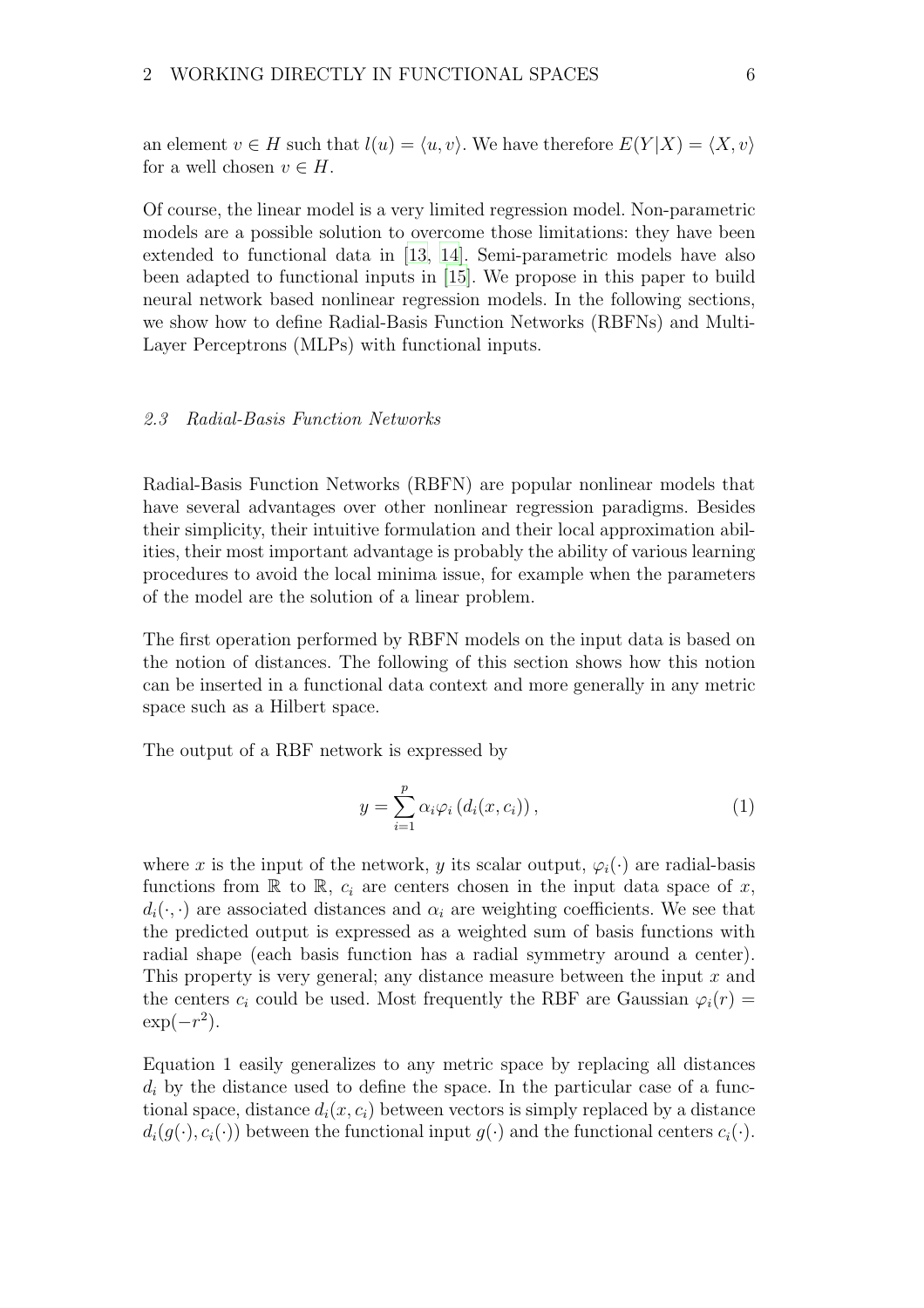Some RBF (e.g. Gaussian functions) can define the positive definite kernel of a Reproducing Kernel Hilbert Space (RKHS)  $k(x, x') = \varphi(d(x, x'))$ . Regularization networks [\[16\]](#page-26-6) and Support Vector Machines (SVM) result from a learning theory within this RKHS context [\[31,](#page-27-6) [12\]](#page-26-7). Therefore the following discussion straightforwardly applies to these models too.

RBF networks have the universal approximation property [\[20](#page-27-7)]. In practice, when a finite number of observed data is available, the way the distance is defined plays a crucial role on the generalization performances of the network. Dealing with functional data, the kind of distance to be used must be specified. For example, considering functions from  $L^2(V)$ , the Euclidean distance in this space could be chosen:

$$
d_i(g(\cdot), c_i(\cdot)) = \left(\int_V (g(x) - c_i(x))^2 dx\right)^{1/2}.
$$
 (2)

While this choice might reveal adequate in some situations, the Euclidean distance is in fact quite restrictive. In the vectorial case, one could use a weighted distance (for example the Mahalanobis one) instead of the Euclidean distance; generalizing to functional spaces, a weighted version of the Euclidean distance could be used to characterize the measure of locality around each center:

$$
d_i(g(\cdot), c_i(\cdot)) = \left(\int_V \int_V (g(x') - c_i(x')) w_i(x', x) (g(x) - c_i(x)) dx dx'\right)^{1/2}, \quad (3)
$$

where  $w_i(x', x)$  is a positive definite bivariate function over  $V \times V$ . While this last definition is very general, there is unfortunately no simple way to choose the weighting function  $w_i(x', x)$ . It seems reasonable to look for a weighting function that shows approximately the same complexity as the input data (the complexity of a function being often measured through its second derivative). Using a smooth weighting function leads to the so-called functional regularization. In other words, working with functional data necessitates a functional regularization of the parameters defining the distance measure.

Another possibility resulting from the use of functional data is that differential operators can be applied. This could reveal interesting for example when the shape of the functional inputs is known to be more important than their absolute levels (or means); see section 4.3 for an application example. In the framework of RBF networks, differential operators can also be included in the distance function, which becomes a semi-metric:

$$
d_i(g(\cdot), c_i(\cdot)) = \left(\int_V (Dg(x) - c_i(x))^2 dx\right)^{1/2},\tag{4}
$$

where  $D(\cdot)$  is a differential operator (for example the first or second derivative, as used in sections 4 and 5).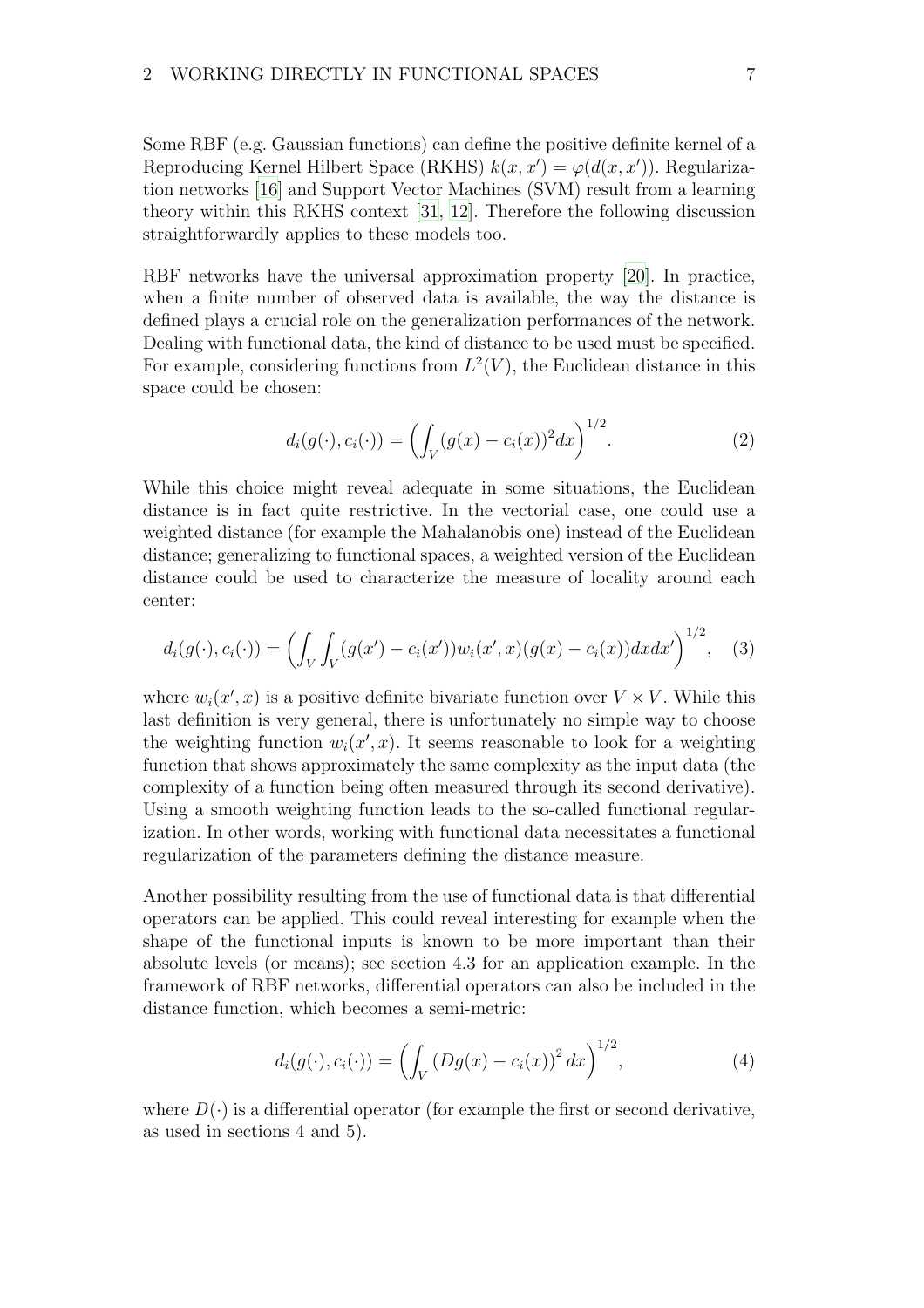## 2.4 Multi-layer Perceptrons

A multilayer perceptron (MLP) consists in neurons that perform very simple calculations. Given an input  $x \in \mathbb{R}^p$ , the output of a neuron is

$$
T(\beta_0 + \sum_{i=1}^p \beta_i x_i), \tag{5}
$$

where  $x_i$  is the *i*-th coordinate of  $x$ ,  $T$  is a nonlinear activation function from R to R, and  $\beta_0, \ldots, \beta_p$  are numerical parameters (the weights of the neuron).

As for the linear model considered previously, this calculation can be generalized to any normed vector space  $M$  (see [\[27,](#page-27-8) [28](#page-27-9), [29](#page-27-10)]). If l is a linear form in M<sup>∗</sup> , it can be used to define a neuron with an input in M and whose output is given by  $T(\beta_0 + l(x))$  for  $x \in M$ . The linear form replaces parameters  $\beta_1, \ldots, \beta_p$ . Obviously, the case  $M = \mathbb{R}^p$  corresponds exactly to the traditional numerical neuron.

In a Hilbert space  $H$ , linear forms are represented by inner products and define a generalized neuron with an input in  $H$ : given an input vector  $u$ , the neuron output is  $T(\beta_0+\langle u,v\rangle)$ . The "connection weights" of the neuron are the numerical value  $\beta_0$  and the vector  $v \in H$ . In the particular case of  $H = L^2(V)$ , given an input function g, the neuron output is  $T(\beta_0 + \int_V g(x)w(x) dx)$ . The neuron is called a functional neuron and  $w$  is its *weight function*.

As the output of a generalized neuron is a numerical value, we need such neurons only in the first layer of the MLP. Indeed, the second layer uses only outputs from the first layer which are real numbers and therefore consists in numerical neurons.

We have presented in [\[26](#page-27-1)] and [\[22](#page-27-11)] some theoretical properties of MLPs constructed by combining a layer of generalized neurons with inputs in  $L^2(V)$  and at least one layer of numerical neurons. We use specific properties of  $L^2(V)$ that allow to restrict the set of "connection weights": rather than working with arbitrary weight functions in  $L^2(V)$ , we use weight functions that can be exactly calculated by a traditional MLP or by any other sufficiently powerful function approximation method. An important result is that MLPs with functional inputs are universal approximators as long as they use sufficiently regular activation functions, exactly as numerical MLPs: given a continuous function G from K a compact subset of  $L^2(V)$  to R and  $\epsilon > 0$  an arbitrary positive real number, there is an one-hidden layer perceptron that calculates a function H such that  $|G(q) - H(q)| < \epsilon$  for all  $q \in K$ . This MLP uses functional neurons in its first (hidden) layer and one numerical neuron (with the identity activation function) in its output layer. We have also shown in [\[7](#page-26-8)] that even if the MLP is implemented through a function representation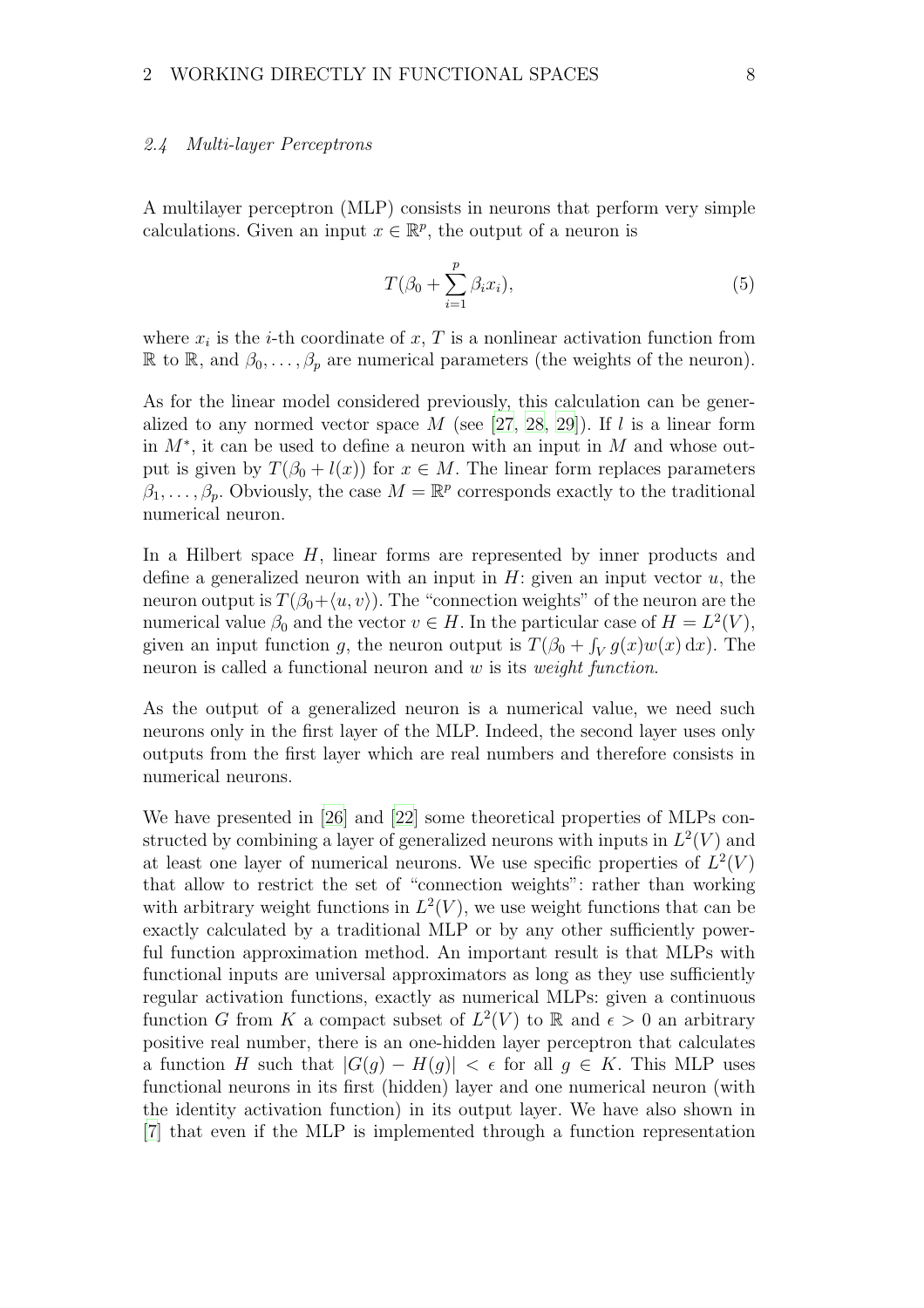(as it will be described in the following section), the universal approximation property is still valid.

# 3 Function representation

#### 3.1 Functional data in practice

The previous section shows that it is possible to define many data analysis algorithms for arbitrary Hilbert spaces. However, the proposed solutions are purely theoretical; it is in general impossible to manipulate arbitrary functions from  $L^2(V)$  on a computer. Moreover, functional data coming from sensors, measurements or collected in other ways do not consist in mathematical functions. On the contrary, as stated in the introduction, observations are discretized functions: each of them is a list of input/output pairs. These lists may include missing data or more generally show irregular sampling: the sets of inputs for each observation do not necessarily coincide.

More precisely, let us assume that we observe  $n$  functions such that function *i* is given by the  $(x_j^i, y_j^i)_{1 \leq j \leq m^i}$  list of  $m^i$  pairs, with  $x_j^i \in V$  and  $y_j^i \in \mathbb{R}$ . FDA main assumption is that there is a regular function  $g^i$  (in  $L^2(V)$ ) such that  $y_j^i = g^i(x_j^i) + \epsilon_j^i$ , where  $\epsilon_j^i$  is an observation noise. In this model, both the number of observations  $m^i$  and the  $(x_j^i)_{1 \leq j \leq m^i}$  can depend on i.

The  $g^i$  functions are not known. This prohibits the straightforward application of the models developed in the previous section. Even with known functions, calculating elementary operations, such as integrals, is difficult. Nevertheless the rationale of FDA is to implement theoretical models on those functions. A possible solution, quite common in FDA methods, is to construct an approximation of the  $(g<sup>i</sup>)_{1 \leq i \leq n}$  and then to work on these approximations. One way to build them is to project the original  $g^i$  on a known subspace.

#### 3.2 Representation on a subspace

FDA introduces some specific needs that have to be taken into account to choose a representation subspace. A first need is that the representation must be computed for every input list; this computation should therefore be as fast as possible. A second constraint is that the operations performed on the reconstructed functions must approximate as exactly as possible the corresponding operations on the original  $g^i$  functions.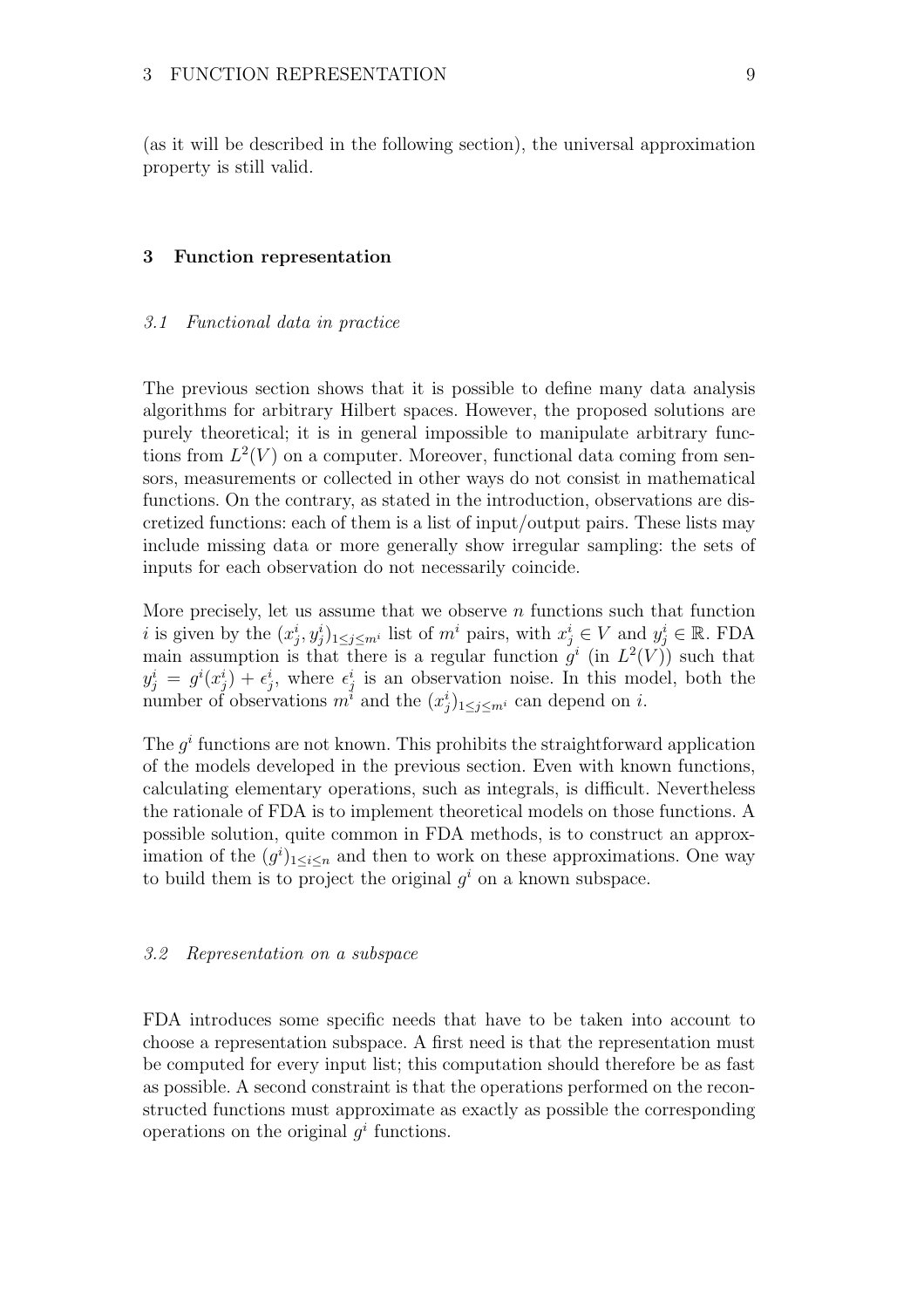#### 3.2.1 An approximate projection

A simple and efficient solution is provided by a projection approach which makes use of the  $L^2(V)$  Hilbert structure. A set of q linearly independent functions from  $L^2(V)$ ,  $(\phi_k)_{1 \leq k \leq q}$  is chosen. Rather than working on  $L^2(V)$ , we restrict ourselves to  $\mathcal{A} = span(\phi_1, \ldots, \phi_q)$  and use  $(\phi_k)_{1 \leq k \leq q}$  as a basis for this subspace. Each function  $u \in \mathcal{A}$  is represented by its  $\alpha_k(u)$  coordinates, such that  $u = \sum_{k=1}^{q} \alpha_k(u) \phi_k$ .

Given a list  $(x_j^i, y_j^i)_{1 \leq j \leq m^i}$ , the underlying function  $g^i$  is then approximated by a function  $\tilde{g}^i$  in  $\mathcal{A}$ . The best approximation in the functional sense would be to choose  $\tilde{g}^i$  as the orthogonal projection of  $g^i$  on A. Obviously, such projection cannot be calculated exactly as we do not know  $g^i$ . Therefore,  $\tilde{g}^i$  is defined by its numerical coefficients  $(\alpha_k(\tilde{g}^i))_{1 \leq k \leq q}$  chosen to minimize:

$$
\sum_{j=1}^{m^i} \left( y_j^i - \sum_{k=1}^q \alpha_k(\tilde{g}^i) \phi_k(x_j^i) \right)^2.
$$
 (6)

This minimization is a standard quadratic optimization problem that can be conducted very efficiently with cost at most  $O(m^{i}q^{2})$  (see [\[21](#page-27-0)] chapter 3 for instance). Moreover, some specific functional bases such as B-splines lead to even faster algorithms with cost  $O(m^i q)$  in some situations.

In the next subsection, it is shown that this representation approach also allows to transform the functional operations on  $\tilde{g}^i$  into calculations on the  $\alpha_k(\tilde{g}^i)$  coordinates.

## 3.2.2 Working with the coefficients

As  $A$  is a finite-dimensional space, it is possible to work with the coordinates  $\alpha_k(\tilde{g}^i)$  instead of working directly on the  $\tilde{g}^i$  functions. Nevertheless, it is shown in the following that additional precautions must be taken if the basis functions  $(\phi_k)_{1\leq k\leq q}$  are not orthonormal.

Once each functional input data is transformed into a vector in  $\mathbb{R}^q$  that corresponds to its coordinates in  $A$ , traditional data analysis algorithms can be used directly on those vectors. However, while this simple approach can give good results in some situations, it introduces an unwanted distortion in the input function representation.

The case of linear operations does not introduce any problem. Indeed a linear combination of functions may be expressed as a linear combination of their coordinate vectors: if u and v are functions in A and  $\lambda$  and  $\mu$  are real numbers, then  $\alpha_k(\lambda u + \mu v) = \lambda \alpha_k(u) + \mu \alpha_k(v)$  for all k.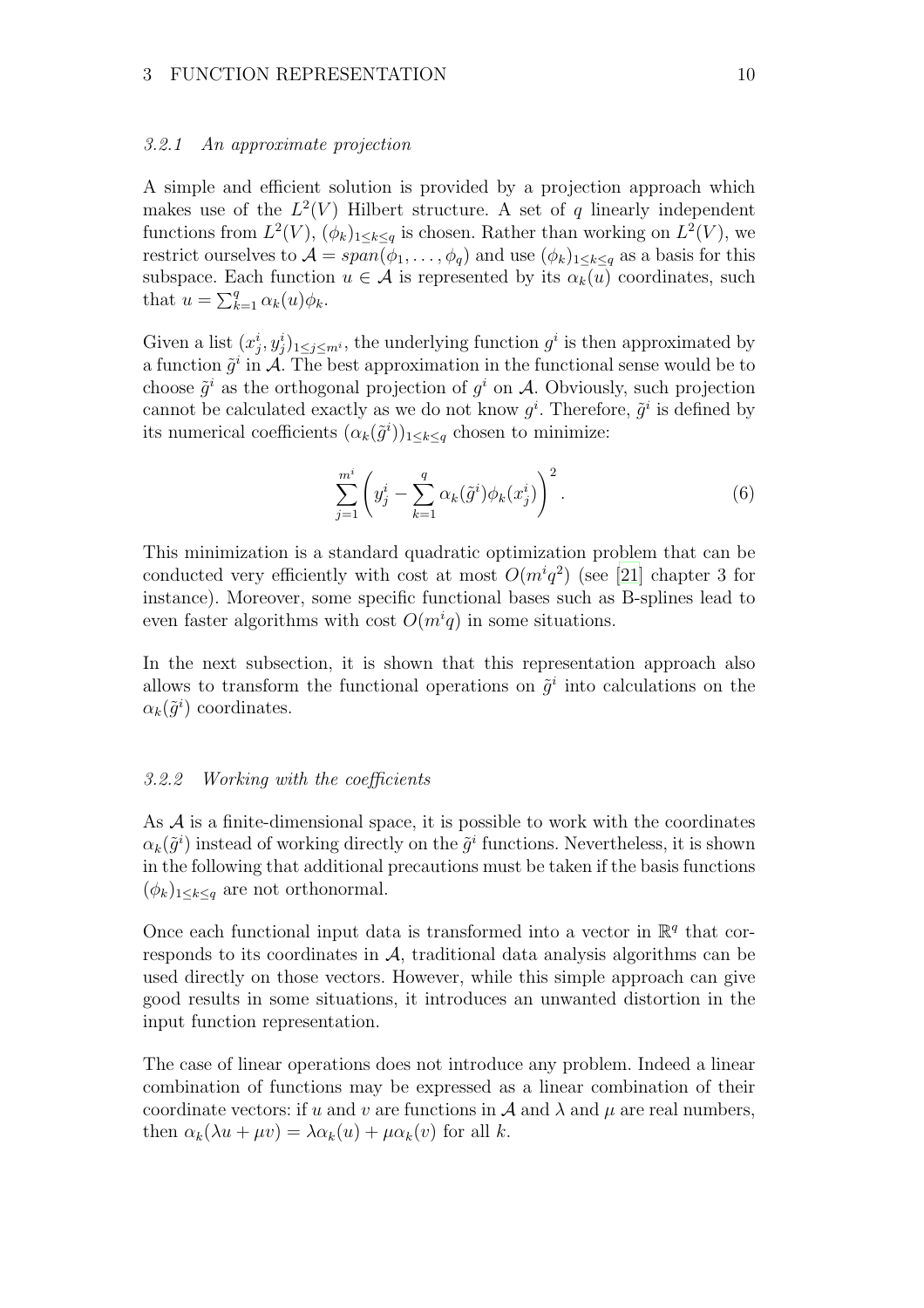On the contrary, inner products, and therefore distances, are a source of problems. Indeed the inner product between two functions in  $A$  can also be defined in terms of their coordinate vectors. The inner product between u and v in  $\mathcal A$ is given by:

$$
\langle u, v \rangle = \sum_{k=1}^{q} \sum_{l=1}^{q} \alpha_k(u) \alpha_l(v) \langle \phi_k, \phi_l \rangle
$$

If we denote  $\alpha(u) = (\alpha_1(u), \ldots, \alpha_q(u))^T$ , where <sup>T</sup> is the transposition operator, the inner product becomes:

$$
\langle u, v \rangle = \alpha(u)^T \Phi \alpha(v),
$$

where  $\Phi$  is the matrix defined by  $\Phi_{kl} = \langle \phi_k, \phi_l \rangle$  and independent from u and  $v$ .

This last formula shows that a distortion corresponding to  $\Phi$  results from the transition between the inner product  $\langle u, v \rangle$  in A and the canonical inner product in  $\mathbb{R}^q$ . The norm of the difference between functions of course shows the same behavior: in general,  $\|\alpha(u) - \alpha(v)\|^2$  is different from  $\|u - v\|^2$ , as the latter is given by  $(\alpha(u) - \alpha(v))^T \Phi(\alpha(u) - \alpha(v))$ , while the former is simply  $(\alpha(u) - \alpha(v))^T (\alpha(u) - \alpha(v))$ . If the set of functions  $(\phi_k)_{1 \leq k \leq q}$  is not orthonormal, Φ is different from the identity matrix and the inner product that should be used in  $\mathbb{R}^q$  is not the canonical one. Unfortunately, some very useful sets of functions, such the B-splines (see section 3.3.1), are not orthonormal.

A simple solution to this problem is to use the Choleski decomposition of  $\Phi$ , i.e. a square matrix U such that  $\Phi = U^T U$ . The coordinate vectors can then be scaled by matrix U to give  $\beta(u) = U\alpha(u)$ . Obviously, we have:

$$
\beta(\lambda u + \mu v) = \lambda \beta(u) + \mu \beta(v)
$$

and

$$
\beta(u)^T \beta(v) = \sum_{k=1}^q \beta_k(u) \beta_k(v) = \langle u, v \rangle.
$$

This means that performing elementary operations in  $\mathbb{R}^q$  (with its canonical inner product) on the coordinates  $\beta(u)$  is exactly equivalent to performing the same operations in the inner product space  $\mathcal{A}$ .

Working with the coordinate vectors  $\beta(\tilde{g}^i)$  is thus strictly equivalent to working directly on the  $\tilde{g}^i$  functions, and equivalent to working with  $g^i$  under the approximation resulting from equation 6. A nice consequence of this property is that functional models can be implemented as a preprocessing phase before any classical data analysis software: the preprocessing consists in choosing the projection space (see the following section) and in calculating the coordinate vectors  $\beta(\tilde{g}^i)$ . Then, those vectors can be submitted to a RBFN or a MLP exactly as classical multivariate data. Optionally, some additional functional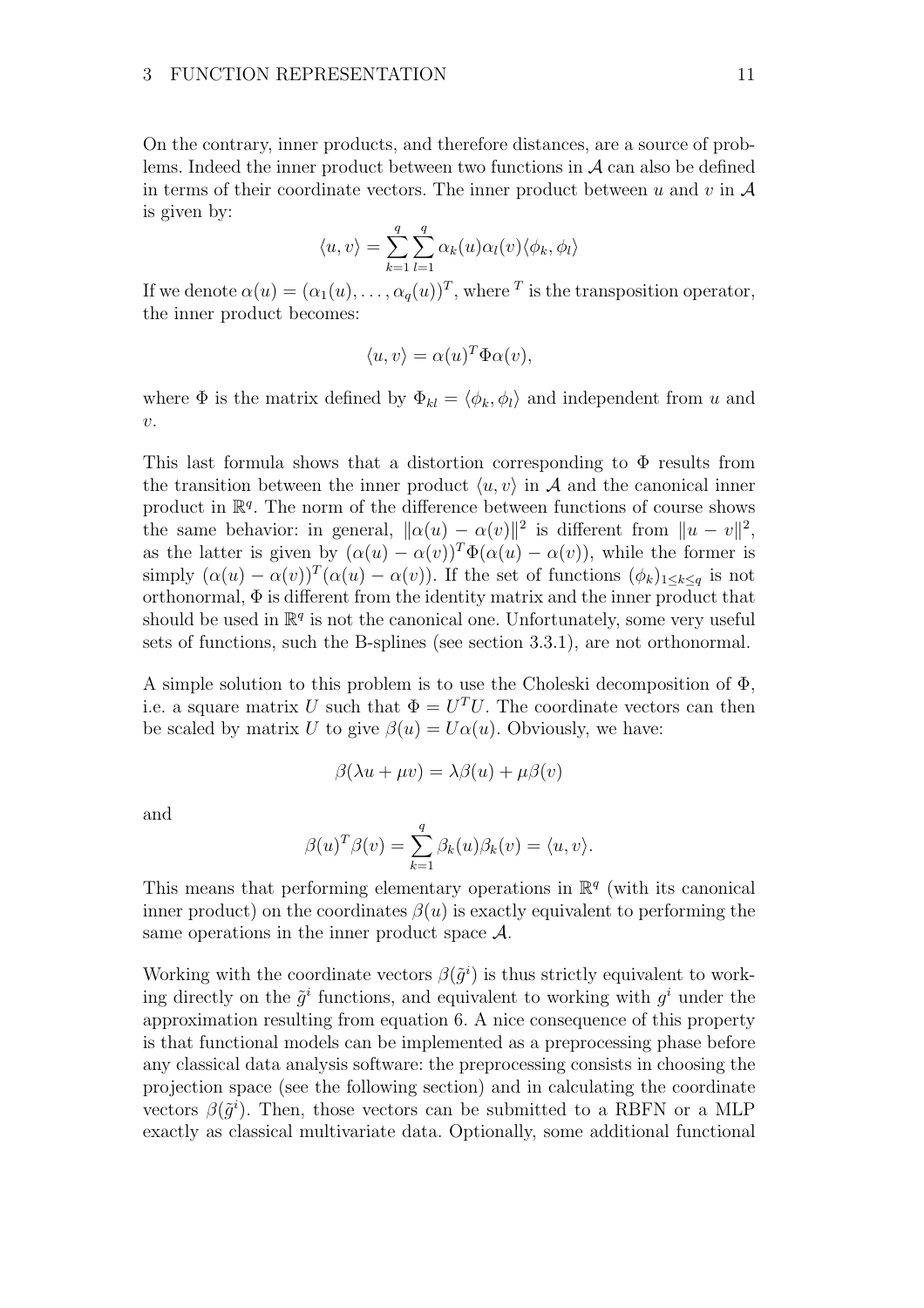preprocessing can be implemented before the final transformation (see section 3.5). In general, the calculation of  $\Phi$  does not introduce any additional problems as the basis functions are under the practitioner control. With an orthonormal basis such as Fourier series,  $\Phi$  is the identity matrix. For other bases, quadrature methods or Monte-Carlo methods can be used to calculate an arbitrarily accurate approximation of Φ.

### 3.3 Choosing the projection space

As the underlying functions are reconstructed according to their approximation in the projection space, the choice of this space has an important impact on the data analysis. The projection space must for instance provide a good approximation of arbitrary functions in  $L^2(V)$  as there is no a priori reason to restrict the functions to a subspace of  $L^2(V)$ .

# 3.3.1 Basis

Good candidate bases are provided by Hilbert bases of  $L^2(V)$ . Given such a basis  $(\phi_k)_{1\leq k}$ , truncation allows to define finite-dimensional subspaces:  $\mathcal{A}_q = span(\phi_1, \ldots, \phi_q)$ . An interesting theoretical property of Hilbert bases is that functions from  $L^2(V)$  can be approximated more and more accurately by increasing the number  $q$  of basis functions. In practice, when the Hilbert basis is fixed, a leave-one-out technique allows to choose  $q$  directly from the data (see section 3.3.2). An example of Hilbert basis is given by the Fourier series for  $L^2([a, b])$ , where  $[a, b]$  is an interval in  $\mathbb{R}$ .

Another interesting solution is provided by B-splines. Let us assume that  $V = [a, b]$  and let  $\pi = (t_0, t_1, \ldots, t_{l+1})$  be a sequence such that  $t_0 = a, t_{l+1} = b$ and  $t_k < t_{k+1}$  for all k. With  $\nu$  a positive integer, we denote  $S_{\pi}^{\nu}$  the subset of  $L^2([a, b])$  defined as follows: a function  $f \in L^2([a, b])$  belongs to  $\mathcal{S}_{\pi}^{\nu}$  if f is  $C^{\nu-2}$  on [a, b] and if f is a polynomial of degree  $\nu-1$  on each sub-interval [ $t_{k-1}, t_k$ ] for  $1 \leq k \leq l+1$ .  $S^{\nu}_{\pi}$  is the set of *splines* of order *ν* on π. Elements of  $\pi$  are the knots of the splines. Splines have interesting properties (see for example [\[10](#page-26-9)]). For instance, they can approximate arbitrarily well functions in  $L^2([a, b])$ , provided enough knots are used (i.e. l is large enough). Moreover,  $S_{\pi}^{\nu}$  has a basis which is made of  $l + \nu$  functions called the B-splines of order  $\nu$ on  $\pi$  and denoted  $B_{k,\pi}^{\nu}$  for  $1 \leq k \leq l+\nu$ . B-splines are easy to calculate, have local support and have very good numerical properties: finding coordinates of projected functions with equation 6 is both fast and accurate.

The choice of B-splines as basis functions leads to  $A =$  $span(B_{1,\pi}^{\nu},\ldots,B_{l+v,\pi}^{\nu}) = S_{\pi}^{\nu}$ . As for truncated Hilbert bases, l can be automatically chosen by a leave-one-out method. The choice of  $\nu$  is more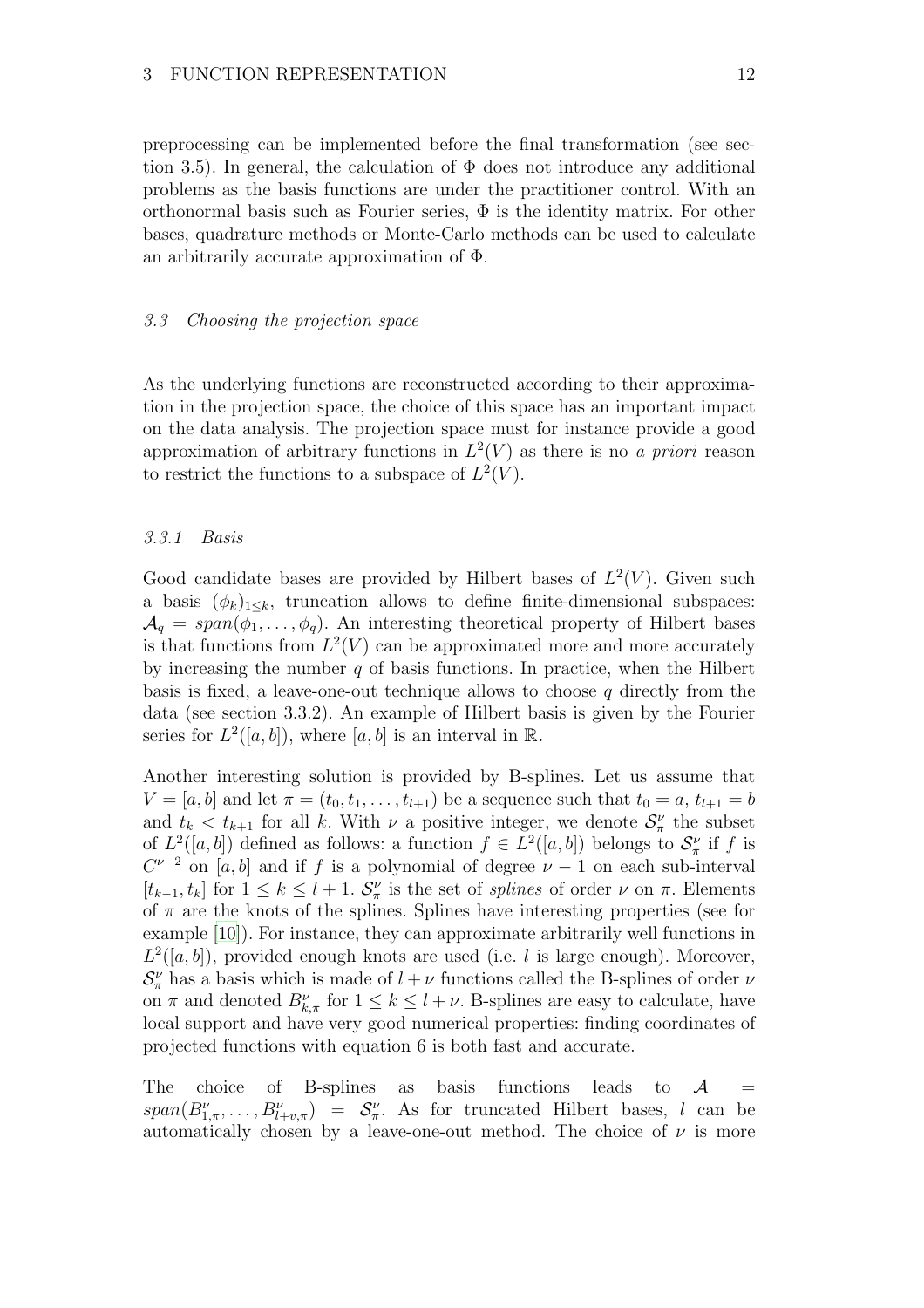complex as it corresponds to a regularity assumption. The most common choice is  $\nu = 4$ , which corresponds to  $C^2$  functions. In some situations, it is interesting to work with derivatives of the original functional data, in which case higher values of  $\nu$  will be more adapted. The last point to address is the choice of  $\pi$ . While expert prior knowledge can justify irregular positioning of the knots (for instance more knots in rough parts of the studied functions), in general regular knot positions are used, i.e.  $t_k = a + k \frac{b-a}{l+1}$ .

Of course, this section only presented some of the possible choices for the basis. We refer the interested reader to [\[21\]](#page-27-0), especially to chapters 3, 4 and 15, for a more detailed discussion on function representations.

#### 3.3.2 Leave-one-out

While expert knowledge or practical considerations can help to choose the basis among several possibilities such as B-splines or truncated Hilbert bases, the ideal projection space cannot in general be fixed a priori. A simple solution is to rely on leave-one-out to compare different function approximation models.

Let us consider the situation in which we have to compare two candidate projection sub-spaces,  $\mathcal{A} = span(\phi_1, \ldots, \phi_q)$  and  $\mathcal{B} = span(\psi_1, \ldots, \psi_l)$ . Let us consider for now only one function g given by the list  $(x_j, y_j)_{1 \leq j \leq m}$ . We denote

$$
\tilde{g}(x_j, \mathcal{A}) = \sum_{k=1}^q \alpha_k \phi_k(x_j),
$$

where  $\alpha_k$  is the k-th coordinate of the optimal projection of g in A determined by minimizing equation 6. Similarly, we denote

$$
\tilde{g}(x_j,\mathcal{B}) = \sum_{k=1}^l \gamma_k \psi_k(x_j),
$$

where  $\gamma_k$  is the k-th coordinate of the optimal projection of g in B determined by minimizing equation 6 adapted to the  $(\psi_k)_{1 \leq k \leq l}$  basis. Comparing the reconstruction errors given by equation 6 is not relevant, as it leads to overfitting. Instead, a leave-one-out estimate of the reconstruction errors of both models is preferred. More precisely, the  $\alpha_k^{(-p)}$  $\binom{(-p)}{k}$  are defined as the optimal coefficients found when one observation is removed from the list that defines the considered functional data. The  $\alpha_k^{(-p)}$  $\int_k^{(-p)}$  thus minimize

$$
\sum_{j=1, j\neq p}^{m} \left( y_j - \sum_{k=1}^{q} \alpha_k^{(-p)} \phi_k(x_j) \right)^2.
$$

The  $\beta_k^{(-p)}$  $\kappa_k^{(-p)}$  coefficients are defined in a similar way on the B subspace, using the  $\psi_k$  basis instead of the  $\phi_k$  one. The leave-one-out score associated to A is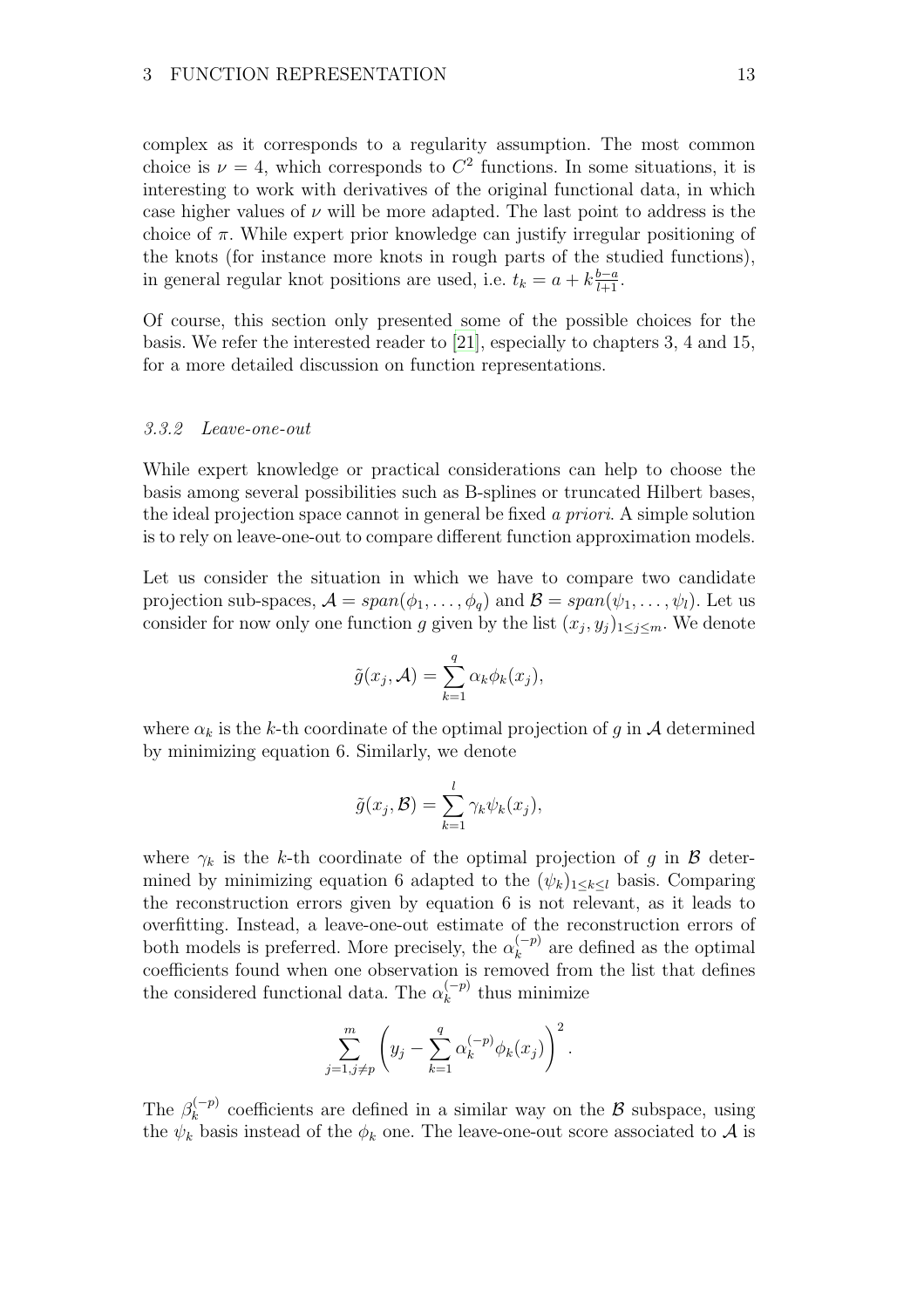then given by:

$$
LOO(g, \mathcal{A}) = \frac{1}{m} \sum_{i=1}^{m} \left( y_i - \sum_{k=1}^{q} \alpha_k^{(-i)} \phi_k(x_i) \right)^2,
$$

and similarly for  $\mathcal{B}$ :

$$
LOO(g, \mathcal{B}) = \frac{1}{m} \sum_{i=1}^{m} \left( y_i - \sum_{k=1}^{l} \gamma_k^{(-i)} \psi_k(x_i) \right)^2.
$$

In our functional data context, we do not have only one function  $g$  given by the list  $(x_j, y_j)_{1 \leq j \leq m}$ , but a set of  $g^i$  functions known through  $(x_j^i, y_j^i)_{1 \leq j \leq m^i}$ . In that case, in order to choose between the  $A$  and  $B$  projection subspaces, the total cross-validation scores that are obtained by summing the leave-one-out scores obtained on each function  $g^i$  must be compared.

In general, leave-one-out is a very computationally-intensive operation. Fortunately, this is not the case with linear representations, as the expansions on  $A$  and  $B$  chosen in the previous section. Indeed, as the optimization problem of equation 6 is quadratic, there is a matrix  $S(\mathcal{A})$  (resp.  $S(\mathcal{B})$ ) such that  $\tilde{g}(x, A) = S(A)y$  (resp.  $\tilde{g}(x, B) = S(B)y$ ), where  $\tilde{g}(x, A) =$  $(\tilde{g}(x_1,\mathcal{A}),\ldots,\tilde{g}(x_m,\mathcal{A}))^T$  and  $y=(y_1,\ldots,y_m)^T$ . Then, we have (see [\[21](#page-27-0)] chapter 10 for instance):

$$
LOO(g, \mathcal{A}) = \frac{1}{m} \sum_{i=1}^{m} \left( \frac{y_i - \tilde{g}(x_i, \mathcal{A})}{1 - S(\mathcal{A})_{ii}} \right)^2
$$

A similar equation is satisfied by  $LOO(q, \mathcal{B})$ . In general, the calculation of S is much more efficient than the direct calculation of the cross-validation score.

#### 3.4 Functional principal component analysis

Even if the representation on a subspace allows to take into account irregular sampling and very high original input dimensions, it happens frequently in practice that a rather high number of basis functions has to be used to keep a good accuracy for the input function reconstructions. Unfortunately, many data analysis methods suffer from the curse of dimensionality and are therefore not really adapted to a high number of input features. In traditional numerical settings, a simple solution consists in working on a few principal components.

Principal Component Analysis (PCA) was one of the first data analysis methods adapted to functional data (see [\[8,](#page-26-10) [9,](#page-26-11) [4](#page-26-12)]). On a theoretical point of view functional PCA consists, as traditional PCA, in finding an optimal subspace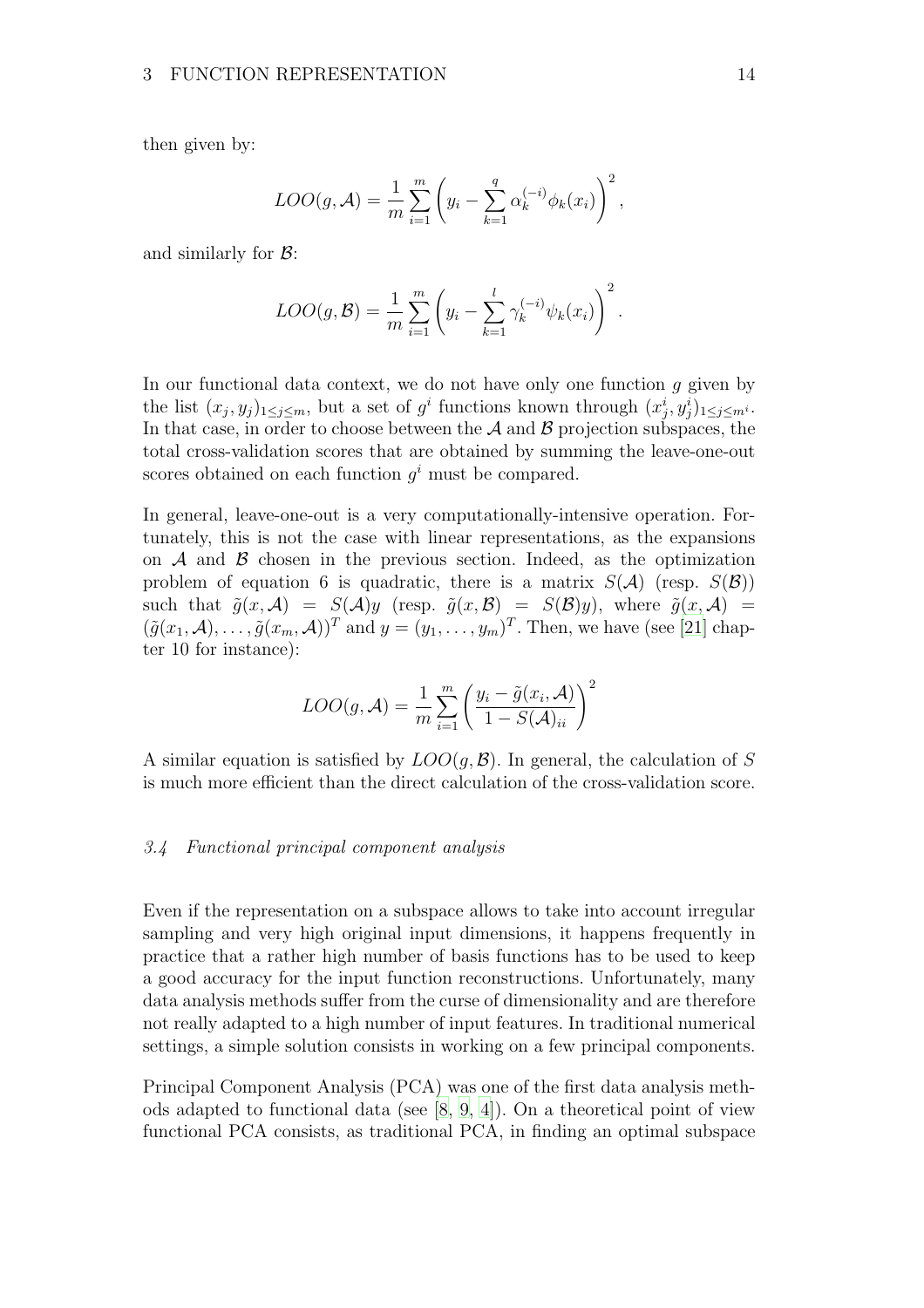representation. Given *n* functions  $g^1, \ldots, g^n$  in  $L^2(V)$ , their *q* principal functions are defined as q orthonormal functions  $\xi_1,\ldots,\xi_q$  such that the following distortion is minimized:

$$
\sum_{i=1}^{n} \left\| g^{i} - \sum_{k=1}^{q} \langle g^{i}, \xi_{k} \rangle \xi_{k} \right\|^{2}.
$$
 (7)

As explained previously, an exact implementation of such a minimization is not possible: the functions  $g^i$  are not known and exact calculation of inner products and other elementary operations is difficult. A possible solution is to apply the general method exposed in section 3.2, i.e. to work in a sub-space A. In this context, as demonstrated in [\[21\]](#page-27-0) (chapter 6), it appears that functional PCA can be implemented by performing a classical PCA on the transformed coordinates (the  $\beta(\tilde{g}^i) = U\alpha(\tilde{g}^i)$  vectors in  $\mathbb{R}^q$ , see 3.2.2) of the studied functions.

This method produces principal vectors in  $\mathbb{R}^q$  that can be transformed back into principal functions in A. For instance if  $\tau$  is such a vector and U is the Choleski factor of  $\Phi$  defined in 3.2.2, then  $U^{-1}\tau$  gives the coordinates of the corresponding principal function  $\xi$  on the chosen basis for  $\mathcal A$ . Coordinates of the original functions on the principal function basis are obtained through inner products in  $\mathcal{A}$ . In practice they are obtained by canonical scalar products in  $\mathbb{R}^q$  between  $\beta(\tilde{g}^i)$  and  $\tau$ . Note that unlike conventional PCA, functional PCA usually works on centered, but not reduced to unit variance, data, because functional data must be seen as a unique entity rather than a set of unrelated coordinates with individual scales.

#### 3.5 Functional transformation

A very interesting aspect of FDA is the possibility to implement a functional transformation before the data analysis phase. We will not cover in this paper registering techniques that allow to get rid of time shifting and other problems that can be interpreted as noise or distortion in the measurement process, i.e. problems related to the  $x_j^i$ . We refer the reader to [\[21](#page-27-0)] chapter five for an introduction on this complex topic.

We focus here on simpler functional transformations that provide different views of the same data. For instance, it is quite common in FDA to focus on the shape of the functions rather than on the actual values. A simple way to do this is to center and scale functions on a functional point of view, that is function by function. More precisely, we center  $g$  by replacing it by  $g_c$  defined as:

$$
g_c(x) = g(x) - \frac{1}{|V|} \int_V g(x) dx.
$$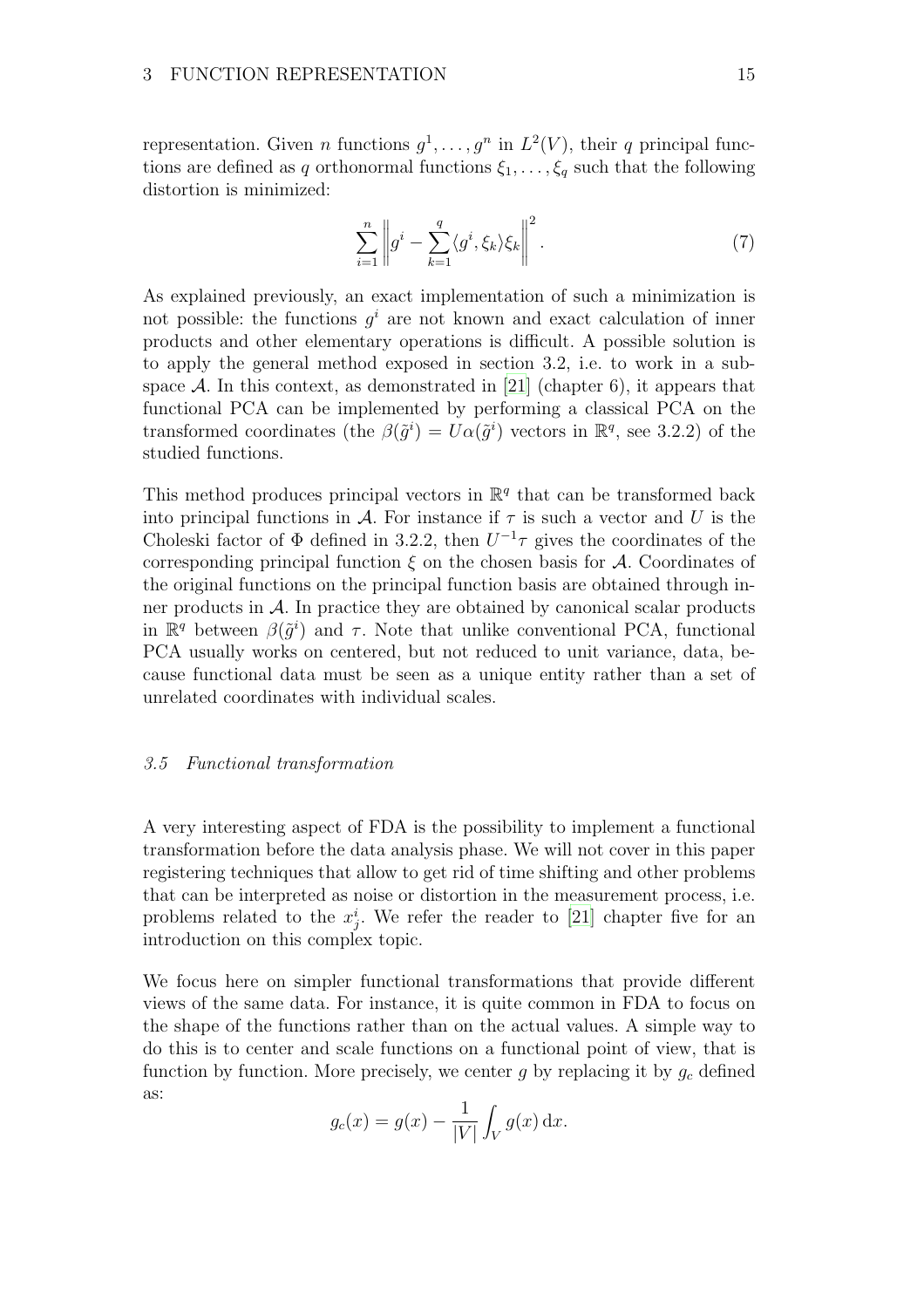In this equation, |V| is the volume of the compact V (i.e.  $|V| = \int_V dx$ ). The centered function is then scaled into  $g_s$  defined as:

$$
g_s(x) = \frac{g_c(x)}{\frac{1}{|V|} \|g_c\|}.
$$

An interesting aspect of those transformations is that they are based on elementary operations in the considered functional space. Therefore, they can be implemented using the coefficients that represent the input functions on the chosen projection space, as explained in section 3.2.2.

Another way to focus on shapes rather than on values is to calculate derivatives of the considered functions. To do so, we have to choose a projection space with a basis formed by derivable functions. Then, if  $\tilde{g}^i = \sum_{k=1}^q \alpha_k(\tilde{g}^i)\phi_k$ , obviously  $\tilde{g}^{i(s)} = \sum_{k=1}^q \alpha_k(\tilde{g}^i) \phi_k^{(s)}$  $\mathbf{f}_{k}^{(s)}$ , where  $f^{(s)}$  corresponds to the s-th derivative of f. It is therefore possible to work in  $\mathcal{A}^{(s)} = span(\phi_1^{(s)})$  $\mathbf{q}_1^{(s)}, \ldots, \phi_q^{(s)}$  exactly as we did in  $\mathcal{A}$  (note that  $(\phi_1^{(s)})$  $\mathcal{L}_1^{(s)}, \ldots, \phi_q^{(s)}$  might not be a free system anymore).

The special case of B-spline bases is very interesting. Indeed, it is clear that the derivative of a spline from  $S_{\pi}^{\nu}$  is a spline of  $S_{\pi}^{\nu-1}$ ; therefore it uses the same knots. Moreover, the coordinates of the derivative spline on the order  $\nu - 1$  B-spline basis can be calculated exactly and very easily with a finite difference equation, using the coordinates of the original spline on the order  $\nu$ B-spline basis (see [\[10\]](#page-26-9)). This allows to work with derivatives exactly as with the original functions.

## 4 Simulation results

The functional approach to Radial-Basis Function Networks and Multi-Layer Perceptrons is illustrated on spectrometric data coming from the food industry. This benchmark has been chosen here for illustration purposes: it permits to show which kind of functional (pre)processing is expected to give results similar to those on the original data, and which ones could lead to improved results. The models (RBFN and MLP) are optimized as detailed below. Nevertheless, their learning algorithm is chosen a priori, and no attempt is made to improve the results by comparing to other learning strategies; only comparisons between the possible ways to handle the functional data are discussed here.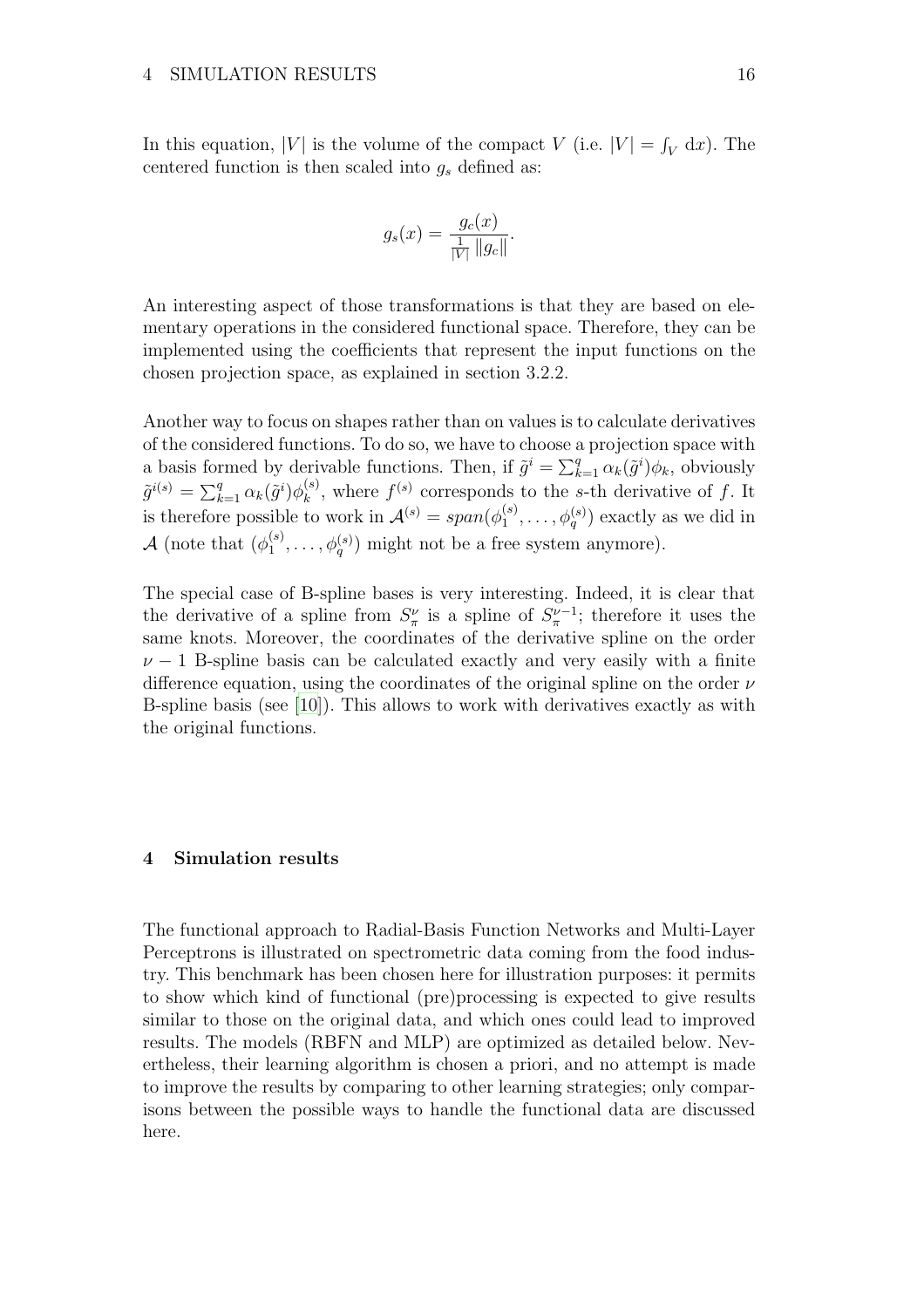# 4.1 Tecator spectra benchmark

The Tecator data set [\[1\]](#page-25-1) consists of 215 near-infrared absorbance spectra of meat samples, recorded on a Tecator Infratec Food and Feed Analyzer. Each observation consists in a 100-channel absorbance spectrum in the 850-1050 nm wavelength range. Each spectrum in the database is associated to a content description of the meat sample, obtained by analytic chemistry; the percentage of fat, water and protein are reported. The goal of the benchmark here is to predict the fat percentage from the spectra; this percentage is in the [0.9, 49.1] range.

From the 215 100-dimensional spectra, 43 are kept aside as a test set; the test set will not be used neither for model learning, nor for cross-validation (selection of the number of splines, of the number of PCA components, of the number of parameters in the models, etc.). The 172 remaining samples are used for model learning and validation, as detailed below.

It should be mentioned that the spectra are finely sampled, leading to very smooth curves; some of them are illustrated in Figure  $1(a)$ . It is therefore not expected that a functional preprocessing of the rough data, such as a spline decomposition, will lead to improved results, except if some a priori information is added, or if irregular sampling is artificially created by omitting data. This last point will be detailed in section 5.

[Figure 1 about here.]

4.2 Preprocessing the Tecator spectra

In addition to working with rough spectra (100-dimensional measured vectors), three types of preprocessing are considered in the experiments.

[Figure 2 about here.]

First of all, a standard Principal Component Analysis (PCA) is performed. Unsurprisingly because of the smooth character of spectra, most of the information in terms of percentage of variance is contained in a few PCA components; this is illustrated in Figure 2 that shows the percentage of variance of the original data associated to each eigenvalue. As usually, data have been centered and reduced before applying the PCA; this induces a scaling that may have influence on the inner products and distance computations. The PCA is a non-functional preprocessing, as the continuous structure of spectra is not taken into account. It can be seen easily that the first principal component almost exactly represents the spectrum means, as illustrated by figure 3.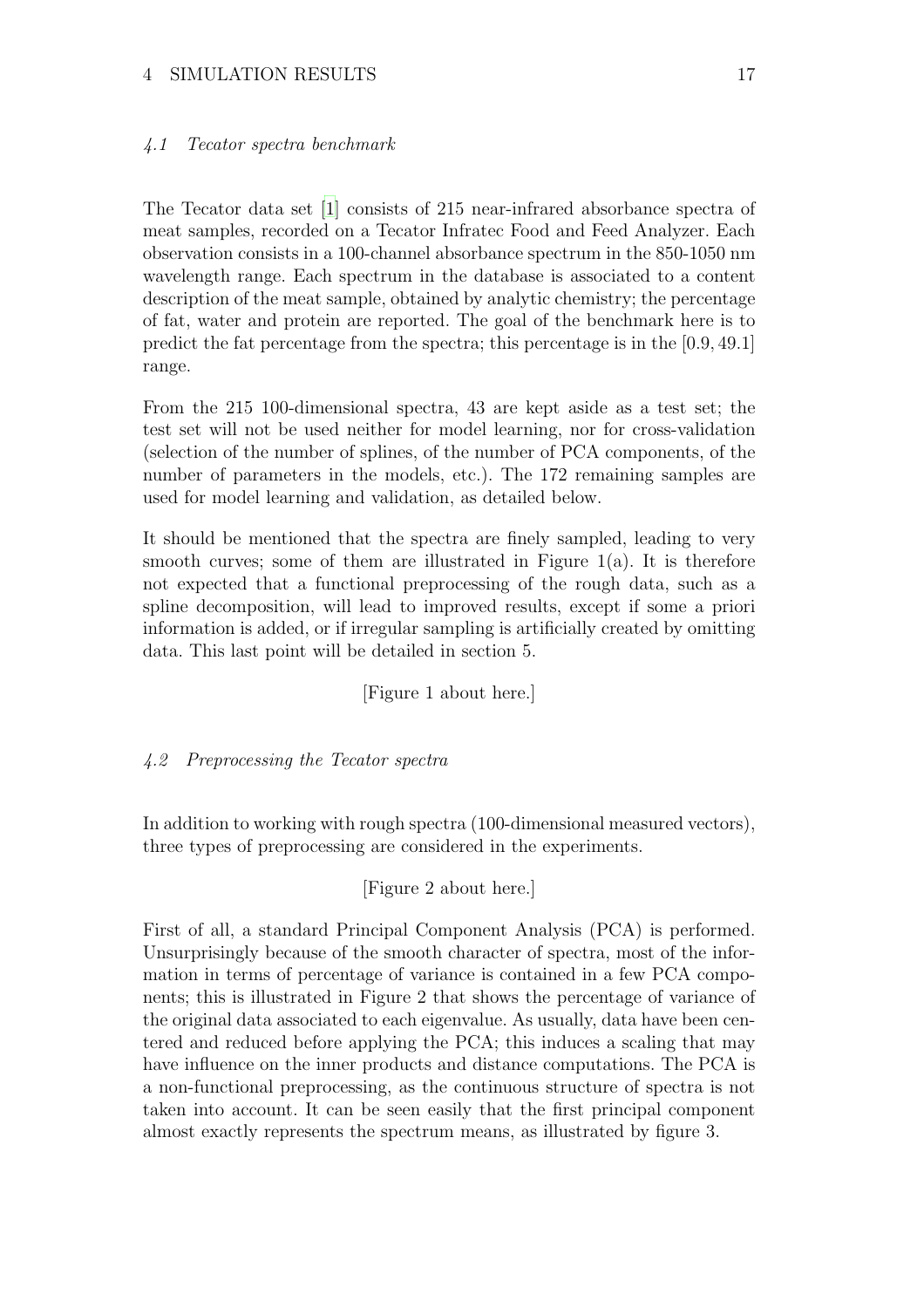To take into account the smooth character of spectra, a functional preprocessing is performed using bases of splines. Splines of degrees 3, 4 and 5 (respectively order 4, 5 and 6) are used; the two last ones are aimed to be derived (respectively once and twice) in order to work with derivatives of spectra rather than with the original ones.

The numbers of basis functions selected by the leave-one-out procedure detailed in section 3.3.2 are respectively 48, 43 and 32 for the 4th-, 5th- and 6th-order splines. Figures 1(b), (c) and (d) respectively show the spectra approximated by 4th-order spline, the derivative of the 5th-order spline approximation, and the second derivative of the 6th-order spline approximation.

A last preprocessing takes into account a priori information on the spectra. As spectrometry experts know that the shape of the spectra is by far more important than their mean value (for the fat prediction problem), centering and reducing them (to unit variance) avoids that their average could influence the models. Figure  $1(e)$  shows the results of this functional centering and reduction (performed on the 4th-order spline approximation).

# 4.3 Using the Radial-Basis Function Network model

A number of experiments have been conducted on the Tecator benchmark, with the Radial-Basis Function Network model described in section 2.3. The model parameters are learned through an OLS procedure, as detailed in [\[6](#page-26-13)]. In short, the OLS procedure is a forward selection algorithm that incrementally chooses centers (and associated Gaussian functions) among a set of candidates; here the candidates are the data in the learning set. The error criterion used for the selection is the sum of the squared errors made by the model and a regularization term [\[19](#page-27-12)]; the contribution of each candidate to the error criterion is measured, and the one that minimizes this contribution is chosen. The incremental procedure is performed up to a high number of selected Gaussian functions (100 in the following experiments). Next, a 4-fold crossvalidation procedure is used on the learning set (172 spectra) to select the optimal number of Gaussian functions, according to the sum-of-squares error criterion.

Ten experiments are performed:

- (1) The 100-dimensional rough spectra are used as inputs to the RBFN.
- (2) The spectra are preprocessed by PCA, and the first 20 PCA components are kept (100% of the original variance is preserved, as shown in Figure 2).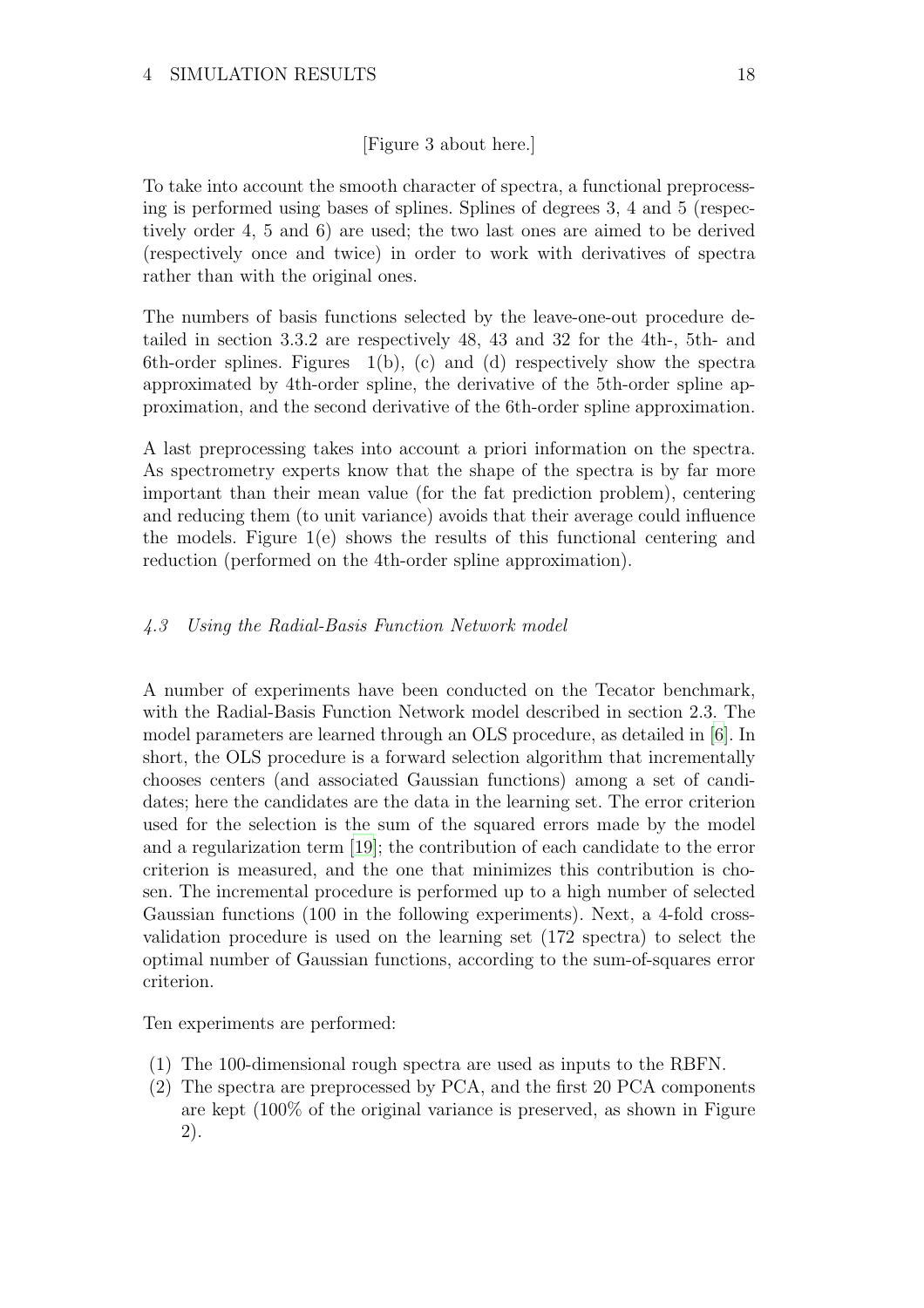- (3) The same PCA preprocessing is used, but now the number of PCA components that are kept is selected according to a 4-fold cross-validation procedure on the learning set; this optimization leads to a choice of 5 PCA components.
- (4) The PCA components are used, but they are whitened (centered and scaled to unit variance); unlike the functional centering and reduction detailed in the previous section, the whitening here is a conventional one, i.e. it is applied component by component. The purpose of this whitening is to allow each component to have the same importance. Without this whitening, the first component would have much more importance than the other ones, while its influence on the fat prediction problem is known to be low. The number of PCA components that are kept is selected by 4-fold cross-validation as above: 6 components are selected.
- (5) The 48 coefficients of the 48 4th-order splines are used as inputs to the RBFN.
- (6) A functional PCA (see Section 3.4) is performed on the 4th-order splines with 48 coefficients; 20 coefficients are kept.
- (7) A functional PCA is performed on the 4th-order splines with 48 coefficients, and the PCA coefficients are whitened; A 4-fold cross-validation selects 6 components.
- (8) A functional centering and reduction is applied to the 4th-order spline approximation; the 48 resulting coefficients are used as inputs to the RBFN.
- (9) The 5th-order spline is derived, and the 42 resulting coefficients are used as inputs to the RBFN.
- (10) The 6th-order spline is derived twice, and the 30 resulting coefficients are used as inputs to the RBFN.

Table 1 shows the results of these ten experiments. All results are given in terms of Root Mean Square Error (RMSE) on the test set.

[Table 1 about here.]

The following conclusions can be drawn.

- The results of experiments 1 and 5 are roughly the same. Indeed the decomposition into splines does not bring any improvement, as there is a nearly perfect correspondence between the original spectra and their spline approximation. The use of the scaling after Cholesky decomposition of the Φ matrix (see section 3.2) guarantees that the results obtained after spline preprocessing will be similar to those on the original spectra, as the latter are very smooth (therefore almost perfectly approximated by splines).
- The non-functional PCA reduction (experiments 2 and 3) does not bring any improvement to the results; the reduction to unit variance included in the PCA does not seem to be advantageous here; actually the variances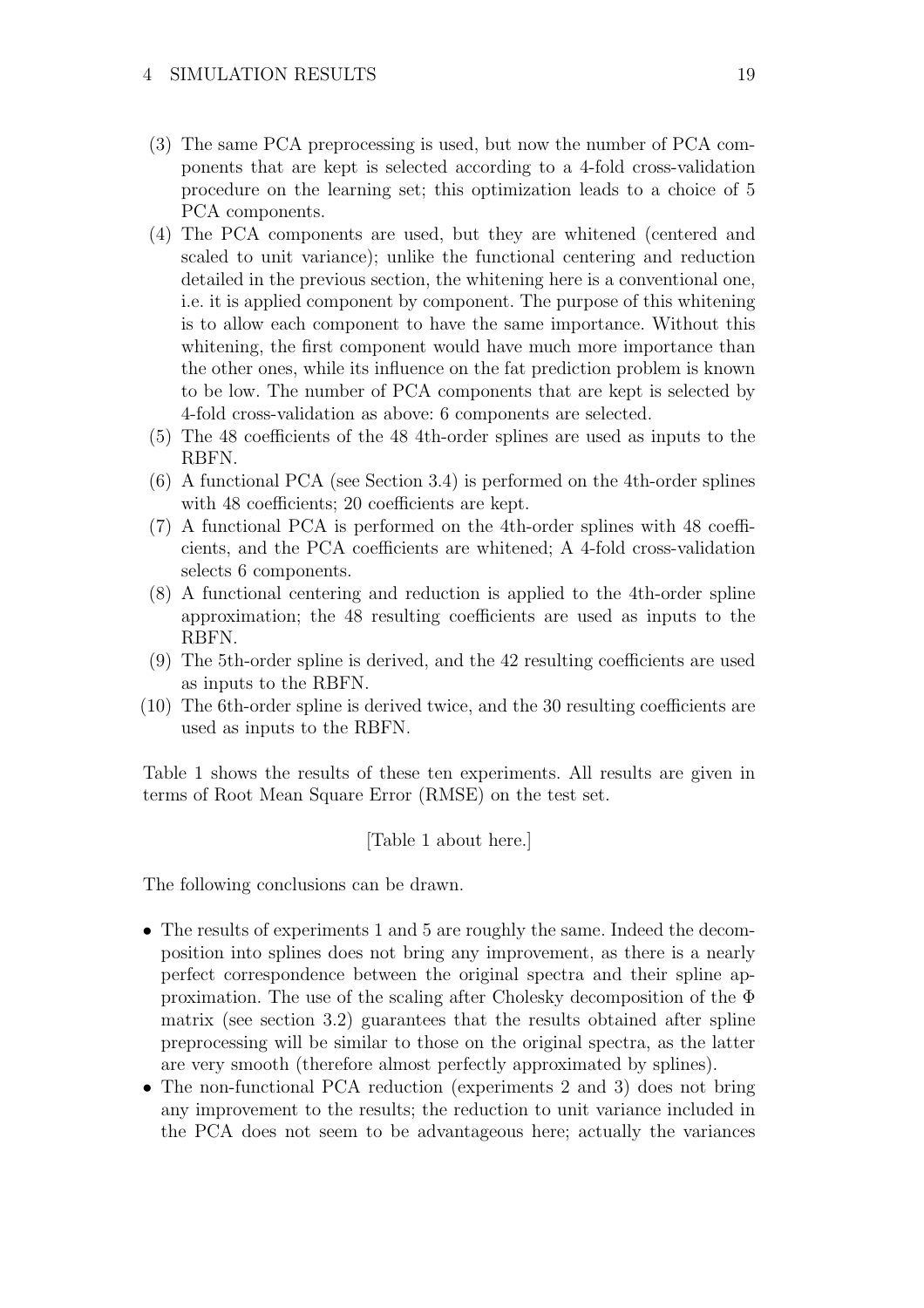of the original data components are more or less identical in the data set, therefore the reduction has little effect.

- The centering and reduction of the PCA coefficients (experiment 4) improves the results; indeed the influence of the first PCA component is strongly decreased in this process. The first PCA component is proportional to the spectrum averages (see Figure 3), which are known to be of little influence in the fat prediction problem.
- Similarly to the fact that experiments 1 and 5 give approximately the same results (the decomposition into splines does not bring much additional smoothness as the original spectra are already very smooth), experiments 2 and 6 on one side, and experiments 4 and 7 on the other side, lead to similar results. In experiments 2 and 4 an initial reduction to unit variance is performed and not in experiments 6 and 7, but as mentioned above this reduction does not bring any improvement.
- The functional centering and reduction (experiment 8) also improves the predictions compared to the original ones. The improvement also results from the removal of the spectrum averages, and is comparable to the centering and reduction of the PCA components.
- As expected, taking the first and second derivatives of the spectra (more precisely, taking the first and second derivative of their 5th- and 6th- order spline approximations respectively) focuses on the differences in the spectra shapes, therefore allowing a better prediction of fat content.

# 4.4 Using the Functional Multi-layer Perceptron model

The original contributor of the Tecator data set used traditional MLP together with PCA to build a regression model [\[5,](#page-26-14) [30\]](#page-27-13). In [\[5](#page-26-14)] Borggaard and Thodberg use a standard MLP on the 10 first principal components. They use early stopping to avoid overfitting and report a RMSE of 0.65. In [\[30](#page-27-13)] Thodberg reports better results based on a more complex training algorithm and model: he uses a weight decay regularization term and chooses meta-parameters through a Bayesian approach. More precisely, he uses an one hidden layer perceptron with additional direct connections from the inputs to the output node (introducing this way a linear term) and three separate regularization terms, one for each layer and one for the weights of the linear term. The values of those weight decays as well as the number of hidden neurons are determined by a Bayesian estimation of the generalization error. Using the 10 first principal components Thodberg obtains a RMSE of 0.55. In order to improve the results, he combines the 10 best MLPs obtained out of 40 trained MLPs in an ensemble model that reaches a RMSE of 0.52. Finally, he embeds into the Bayesian meta-parameters selection the determination of the optimal number of principal components. He selects this way 12 principal components for a RMSE of 0.42. Using a smoothed version of this input selection (based on two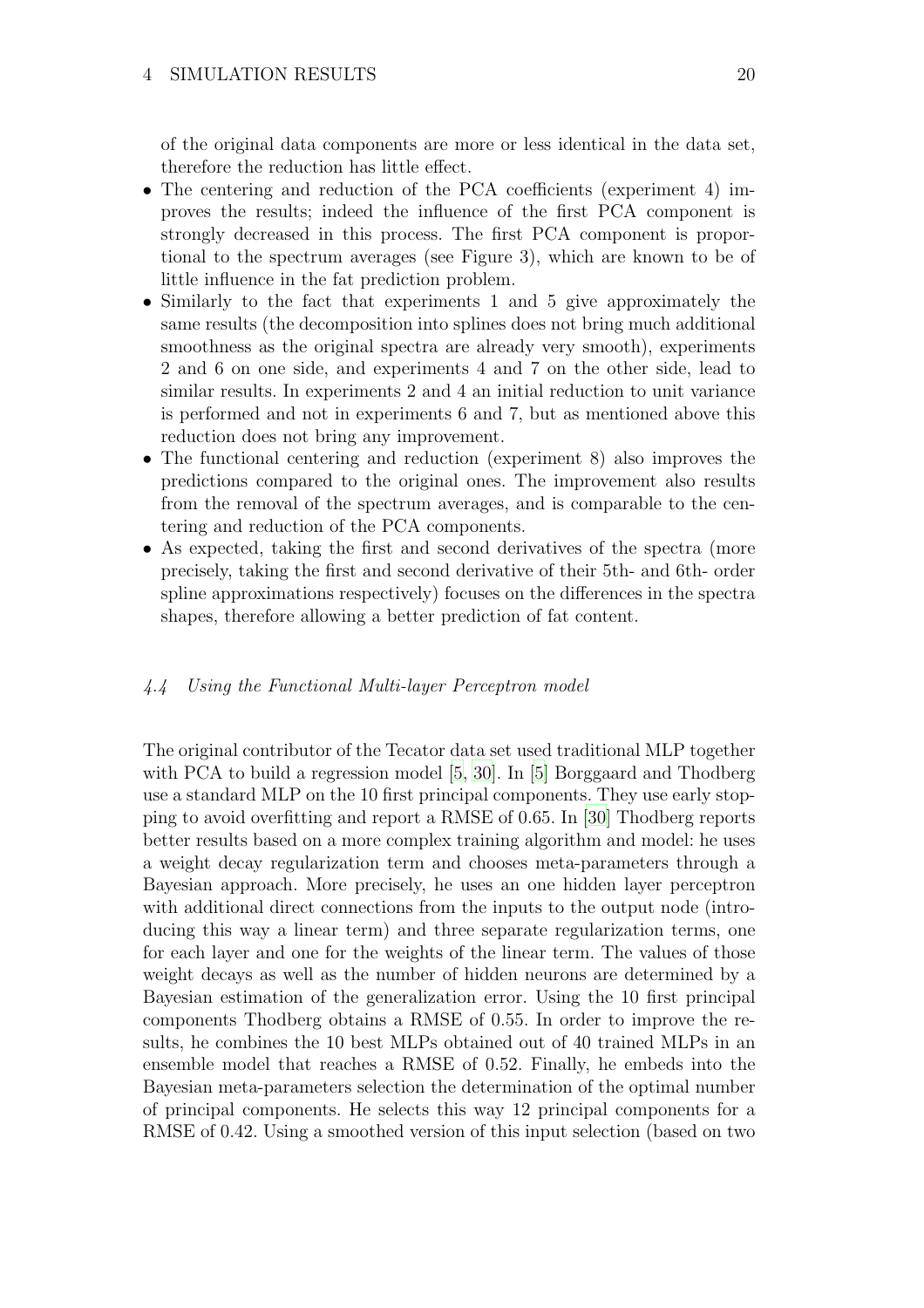other weight decay parameters) he even managed to reach a RMSE of 0.36 with 13 principal components.

The goal of the proposed simulations is not to reproduce Thodberg's results but simply to illustrate the positive effects of the functional methodology. Therefore, a simplified neural model has been used in order to focus on the preprocessing. The chosen model is a single classical one hidden layer perceptron with no direct connection, together with a single regularization term (which is not used for bias terms). Meta-parameters (the weight decay, the number of hidden neurons, etc.) are chosen through the same 4-fold cross-validation procedure (as with the RBFN models). No ensemble model or smooth variable selection is used. Training itself is done by a second-order gradient descent method starting from 60 different initial random weight vectors (for each experiment). The best MLP obtained from those random weight is kept according to the sum-of-squares error criterion (on the training set) combined with the regularization term. The number of hidden neurons varies from 1 to 6. In all experiments, the best 4-fold cross-validation was obtained with 2 hidden units.

Five experiments were conducted:

- (1) The spectra are preprocessed by PCA and the number of PCA components is selected by the 4-fold cross-validation procedure on the learning set. This experiment plays the role of the reference one as we do not use the sophisticated method of Thodberg.
- (2) The spectra are converted into their 4th-order B-splines representation, a functional PCA is conducted and the number of components to retain is again selected by the 4-fold cross-validation procedure.
- (3) We do the same as in the previous experiment but we apply a functional centering and reduction before the functional PCA.
- (4) The 5th-order spline is derived; a functional PCA is conducted on the resulting functions and the number of components to retain is again selected by the 4-fold cross-validation procedure.
- (5) The 6th-order spline is derived twice; functional PCA is conducted on the resulting functions and the number of components to retain is again selected by the 4-fold cross-validation procedure.

An important point is that PCA coordinates are always whitened before being used by the MLP. Indeed as the explained variance is very much concentrated in the first coordinate, the variation range is quite different from the different inputs of the MLP. This means that the corresponding weights should be very different: this is not compatible with the weight decay regularization as large weights (corresponding to large range) are more heavily penalized than small weights.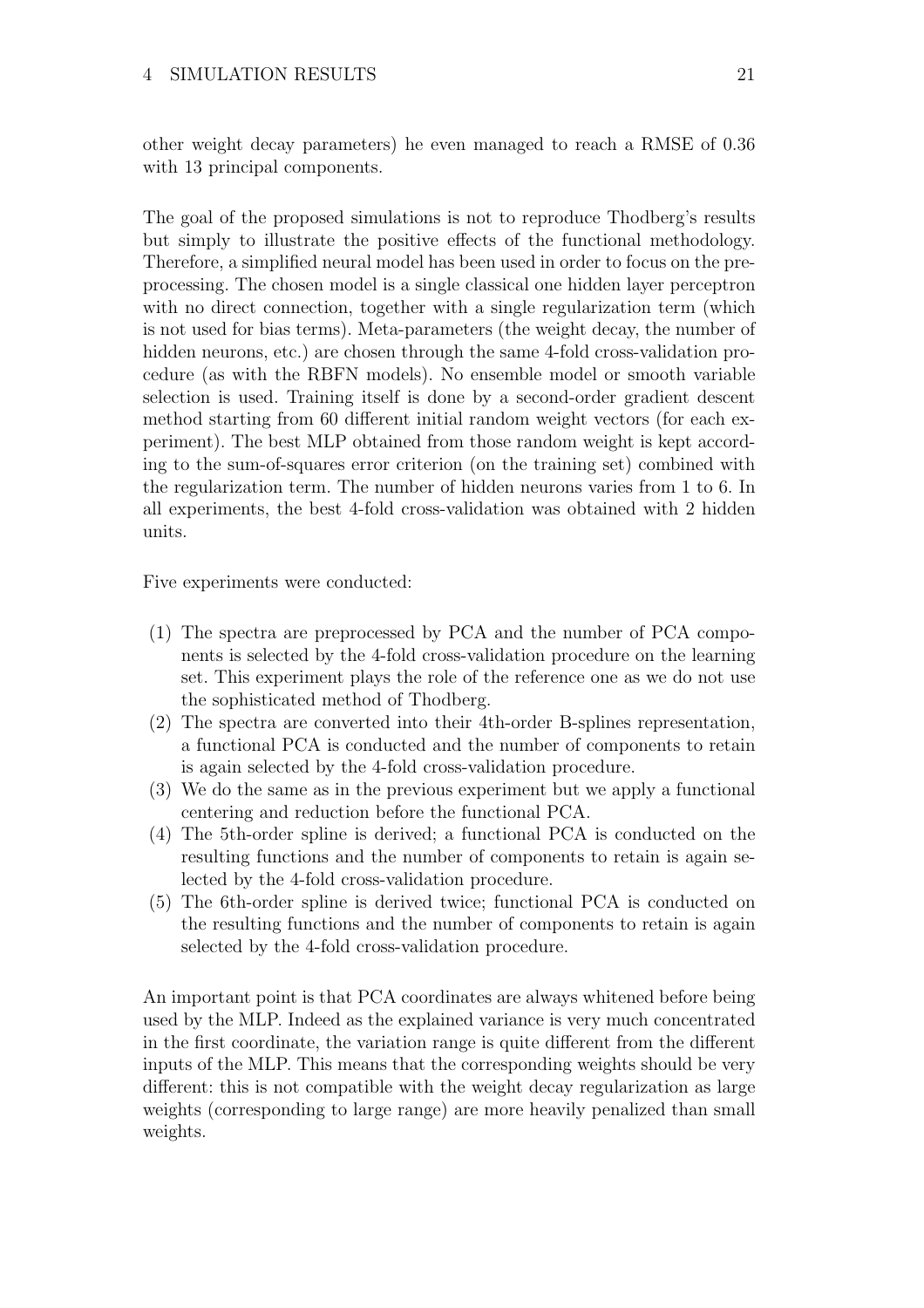Another difference with the RBFN experiments is that a PCA (functional or classical) is always done before submitting the data to the MLP. Our goal was to avoid huge training times as well as high dimensionality related problems induced by the size of the data. The experiments have been limited this way to at most 18 principal components to use a reasonable input size for the MLP.

Table 2 summarizes the results of those five experiments. All results are given in terms of Root Mean Square Error (RMSE) on the test set.

# [Table 2 about here.]

These results justify the following comments.

- The reference experiment (number 1) shows that the chosen experimental setting is comparable to the one used by Thodberg. Indeed, the obtained MLP performs slightly better than the one selected by Thodberg (0.49 versus 0.55) probably because we choose automatically the appropriate number of principal components. On the other hand, our simpler setting cannot reach the best performances reported in [\[30](#page-27-13)] probably because the regularization method is less flexible than the one used by Thodberg.
- The best functional preprocessing allows to improve slightly the test performances (from 0.49 to 0.44, that is about 10  $\%$ ) in a rather simple way. Moreover, a higher-level 4-fold cross-validation in which the method itself is automatically chosen in addition to the number of hidden neurons, of principal components, etc., chooses the model produced by experiment number 3, i.e. the functional preprocessing that leads to the best test performances.
- MLP performances are better than RBFN ones, but the price to pay in terms of calculation time is huge. A full experiment with MLPs takes about 200 times more computational time than a similar experiment with a RBFN network. We face here one of the classical tradeoffs between model design time and model accuracy. As the functional approach introduces additional possibilities such as functional preprocessing (derivative, centering, etc.), it makes the training problem even more important. Exploring all the available functional preprocessing solutions can become nearly impossible for MLP models while remaining feasible for RBFN networks. Moreover, it appears clearly that RBFN results cannot be used as a guideline for the construction of a good MLP model. Indeed, derivatives were really useful for improving the RBFN results, whereas they give worse performances in the case of the MLP.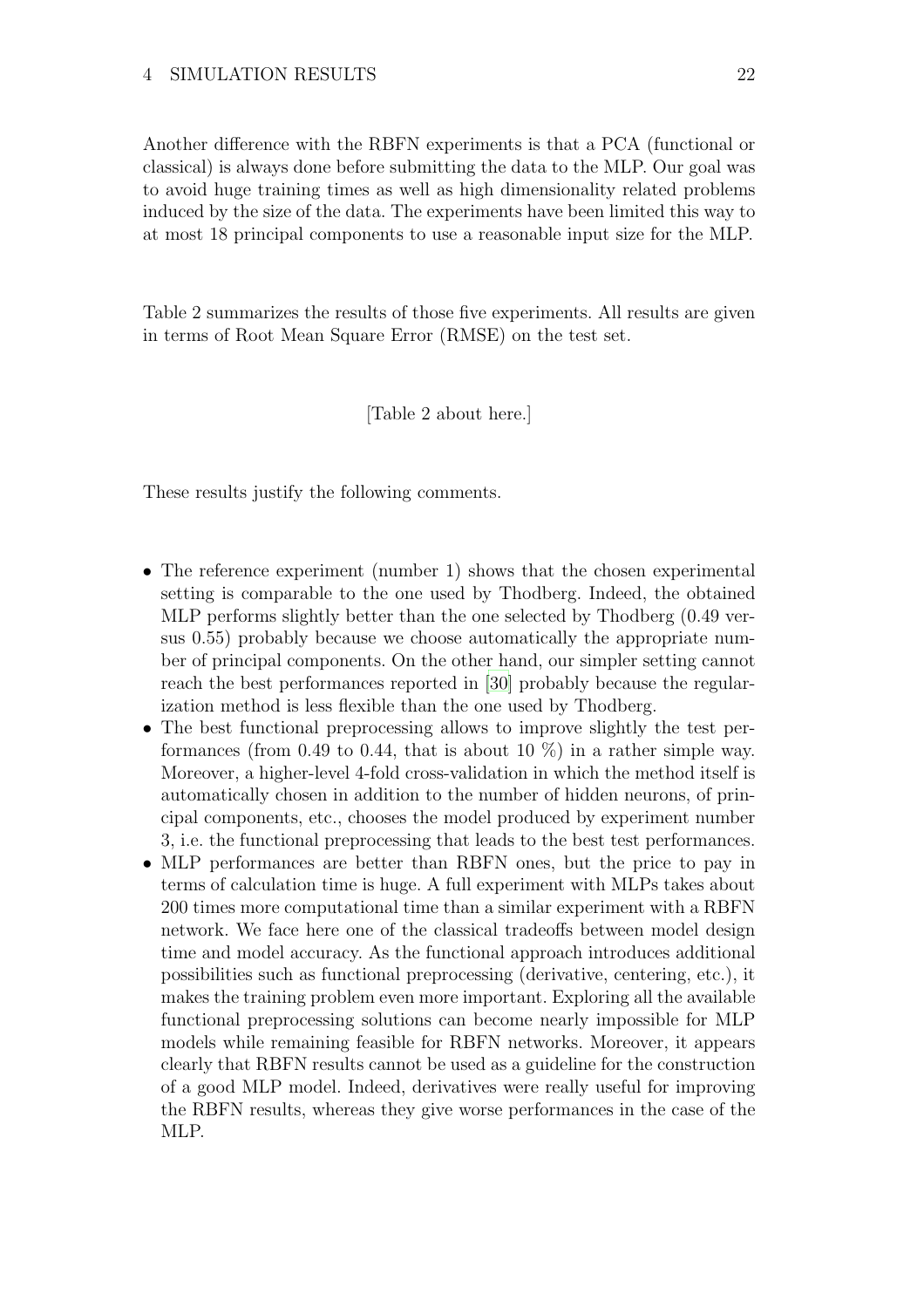# 5 Missing data

#### 5.1 A semi-artificial benchmark

A nice property of FDA is its ability to deal with irregular sampling. In some situations, it happens that the sampling process has some variation between input functions. This is the case for instance in medical time series where patients decide on their own when to be monitored by doctors. Irregular sampling appears also for gesture recognition like cursive handwriting recognition for personal digital assistant: while the sampling rate is fixed, gestures have different execution times that depend on the context of execution rather than on the gesture performed. Therefore, some registration is needed; its effect is to transform the regular sampling into a gesture-specific one.

The goal of this section is to illustrate the way FDA solves irregular sampling problems in its simplest form: a regular sampling with missing data. To do so, a semi-artificial data set was created by removing data from the Tecator data set used in the previous section. More precisely, 10 % of the observations in each spectrum of the data set were removed at random (therefore 90 absorbances out of 100 are kept). Of course, spectrometers provide regular spectra and the obtained data are not representative of spectrometric problems. The goal is simply here to illustrate the possibilities of FDA with data for which we have reference performances.

# 5.2 Functional preprocessing

The function representation strategy described in section 3 applies to arbitrary sampling. Therefore the procedure followed in section 4.2 does not have to be modified: the coordinates of the considered functions on B-spline bases of various orders are calculated. The leave-one-out procedure selects less Bsplines than with complete data. Indeed, the number of basis functions are respectively 28, 27 and 21 for the 4th-, 5th- and 6th-order splines. This reduction is easily explained by the fact that B-splines are localized functions. When the number of knots is high, the support of individual B-splines is small and it can happen that for a given spectrum no observation is available on the whole support of a B-spline. In this case, the corresponding coordinate cannot be calculated. Before this extreme situation, coefficients become numerically unstable because some B-spline supports do not contain enough observations to allow a correct estimation of the corresponding coefficients.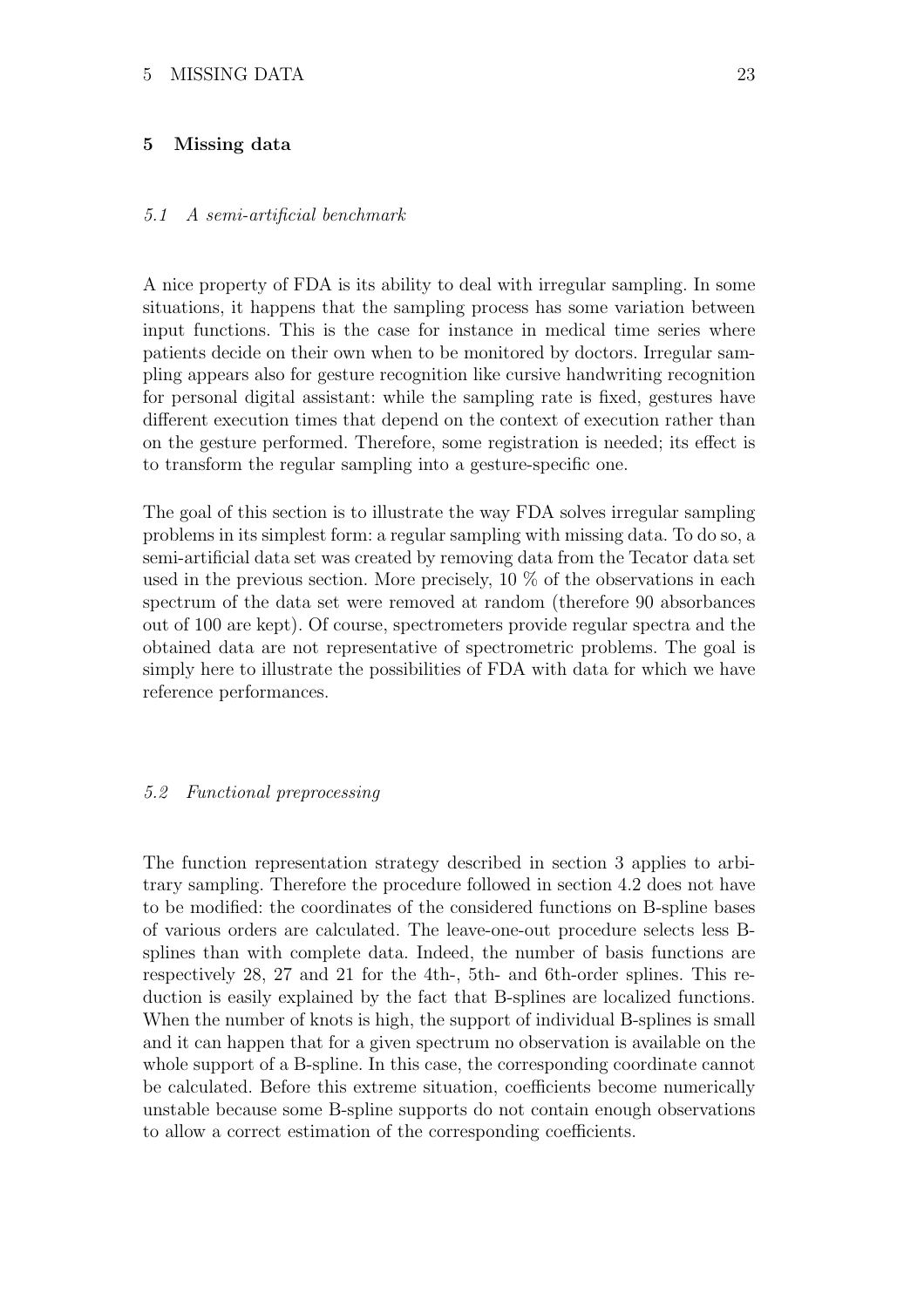#### 5 MISSING DATA 24

# 5.3 Results

The Tecator benchmark with 10 % of missing data as described above was used for experiments with a RBFN network. Only the most interesting methods from section 4.3 were used on these data, namely experiments number 9 and 10, on the first and second derivative of the 5th- and 6th-order splines respectively. Table 3 gives the results of the two experiments (to simplify the comparison with section 4.3, the same experiment numbers are kept). It clearly appears that the functional approach solves the problem of missing data in this particular situation.

## [Table 3 about here.]

As for the RBFN, experiments were limited to the best preprocessing methods for use with the MLP, namely raw functional data followed by a functional PCA as well as centered and reduced functional data also followed by a functional PCA. All meta-parameters (including the number of principal components) were selected by a 4-fold cross-validation, exactly as in section 4.4. Table 4 gives the results of the two experiments. It also clearly appears that the functional approach solves here the problem of missing data.

[Table 4 about here.]

#### 5.4 Alternative solutions

The standard way of dealing with missing data is to use an imputation method that will reconstruct the needed values. The simplest imputation method consist in replacing a missing value by the mean of available values for the corresponding variable.

A more interesting method consists in using a k-nearest neighbors approach: given an input with missing values, its k-nearest neighbors, among inputs that do not miss the corresponding value, are calculated and the missing value is replaced by the mean of this variable for the k-nearest neighbors. Of course the distance has to be adapted to take care of the missing data problem. A possible solution is simply to discard missing values. Let us denote  $nm(x)$  the set of indices j for which  $x_j$  is not missing. Then the distance used for the nearest neighbor y calculation is:

$$
d(x,y) = \frac{1}{|nm(x) \cap nm(y)|} \sum_{j \in nm(x) \cap nm(y)} (x_j - y_j)^2,
$$

where  $|A|$  is the cardinal of the set A.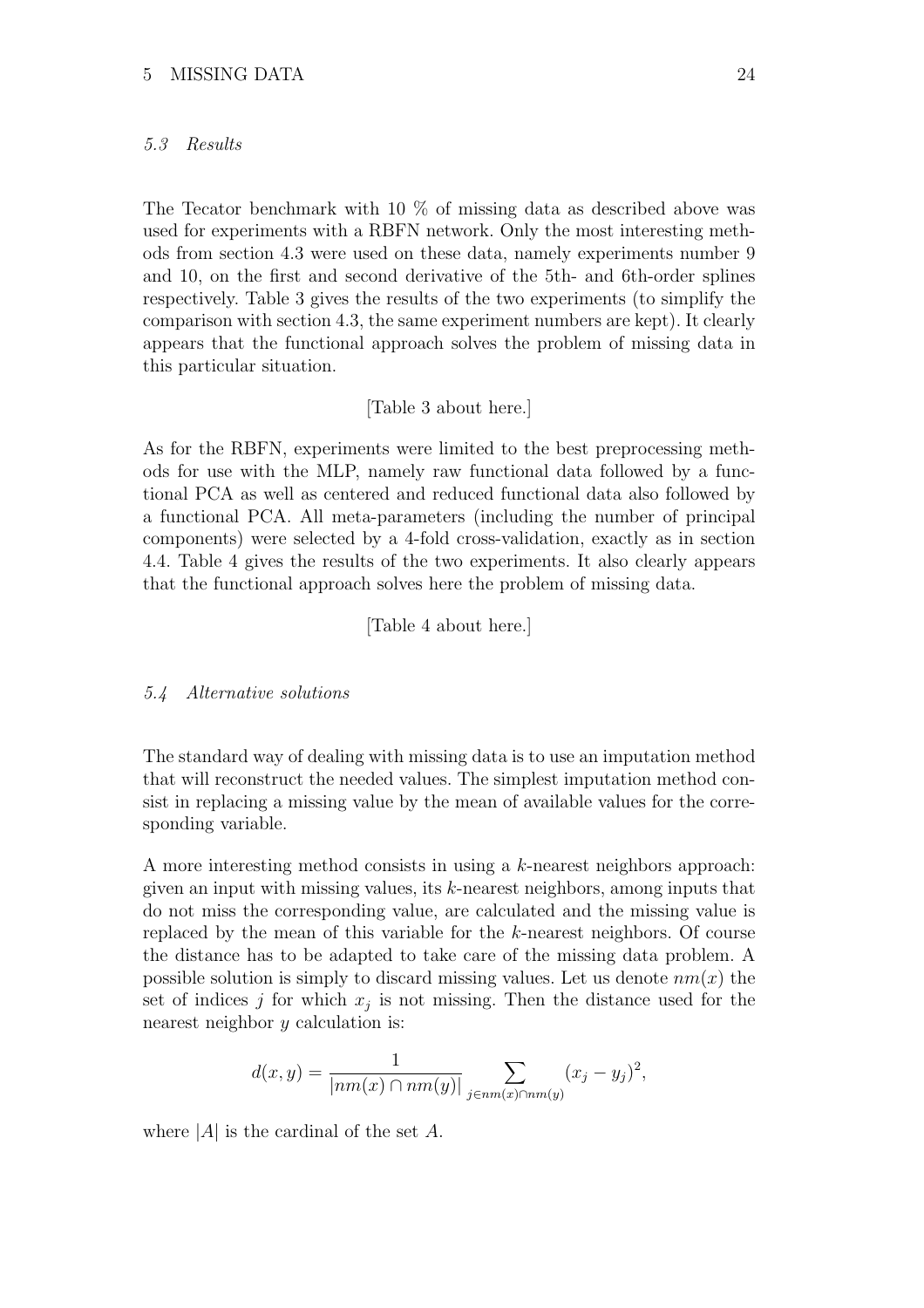#### 5 MISSING DATA 25

When imputation has been done, a standard processing method can be applied. Section 4.3 showed that non-functional approaches give very bad results for the RBF network; therefore it has been decided to study the imputation method associated to a standard processing approach only for the MLP model. Two experiments have been conducted in this way:

- (1) Missing values are imputed using the mean approach to reconstruct spectra in  $\mathbb{R}^{100}$ ; then a standard PCA is applied. The number of principal components to retain is determined by the 4-fold cross-validation used for other meta-parameters optimization.
- (2) Missing values are imputed using the k-nearest neighbors approach. Resulting spectra are processed by a regular PCA. Both  $k$  and the number of principal components are determined by 4-fold cross-validation.

Table 5 summarizes the obtained results, which are quite bad, especially for the mean approach. It appears in fact that the reconstruction is very bad because of the mean spectrum effect already encountered with the RBFN model. Indeed, spectra with similar shape but very different means can correspond to similar values of fat. Unfortunately, this means that reconstructing the shape of the spectra without using an expert knowledge is very difficult.

# [Table 5 about here.]

A possibility to take into account this kind of expert knowledge into the imputation process without relying on a functional approach is to center and scale each spectrum before applying the imputation method. More precisely, in a way modeled after the functional scaling described in section 3.5,  $x$  is replaced by  $x^s$  defined by:

$$
x_i^s = \frac{x_i - \sum_{j \in nm(x)} x_j}{\sqrt{\sum_{j \in nm(x)} (x_j - \sum_{k \in nm(x)} x_k)^2}}
$$

The same experiments as described above were conducted with this additional preprocessing phase. Table 6 summarizes the obtained results, which are much better than without the inclusion of the expert knowledge. Even so, results are still worse than the ones obtained by the functional preprocessing. Moreover, the expert knowledge corresponds clearly to a functional point of view and the imputation methods based on it should be considered as almost functional methods.

[Table 6 about here.]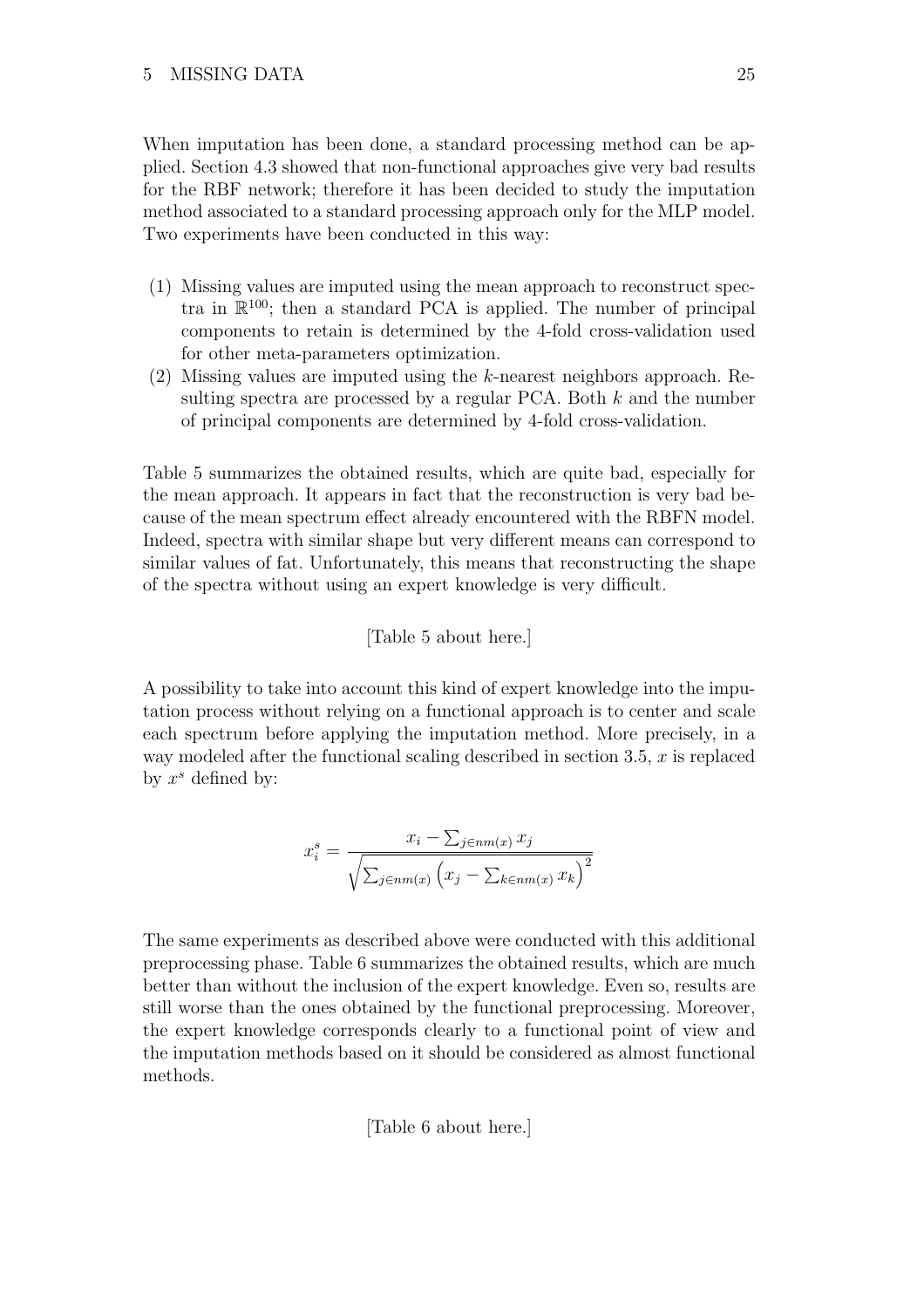# 6 Conclusion

Functional Data Analysis (FDA) is an extension of traditional data analysis to functional data, lying in an infinitely-dimensional space. Examples of functional data are spectra, temporal series, spatio-temporal images, gesture recognition data such as cursive handwriting patterns, etc. Functional data are rarely known in practice; instead lists of input-output pairs (one for each functional data) are usually known. Their sampling can be irregular, even different from one functional data to another.

This paper shows how to extend the Radial-Basis Function Network (RBFN) and Multi-Layer Perceptron (MLP) models to functional data inputs. A particular emphasis is put on how to handle functional data in practical situations, i.e. when they are known through list of sampled values. In particular, various possibilities for functional processing are presented, including the projection on smooth bases, Functional Principal Component Analysis (FPCA), functional centering and reduction and the use of differential operators. It is shown how to incorporate these functional preprocessings into the RBFN and MLP models, and how to take into account the non-orthogonality of basis vectors in the case of preprocessing by projection.

The methods are applied to a benchmark in spectroscopy. The advantages and limitations of the various FDA approaches are discussed on this benchmark, both in the RBFN and MLP cases. It is shown how an adequately chosen functional preprocessing can improve the way functional data are handled into data analysis methods.

The case of irregularly-sampled functional data is discussed through the same benchmark where a percentage of values have been artificially removed. It is shown that the FDA approach is robust to such missing data, while traditional imputation techniques fail to provide adequate results.

The FDA approach, combined with an appropriate choice of how to represent the functional data, may reveal interesting in a variety of situations where the smooth character or the irregular sampling of data has to be taken into account.

# References

<span id="page-25-1"></span>

|                     | [1] Tecator | dataset.                                  |  | Available | <sub>on</sub> | statlib: |  |
|---------------------|-------------|-------------------------------------------|--|-----------|---------------|----------|--|
|                     |             | http://lib.stat.cmu.edu/datasets/tecator. |  |           |               |          |  |
| <b>F</b> = <b>1</b> |             |                                           |  |           |               |          |  |

<span id="page-25-0"></span>[2] Christophe Abraham, Pierre-André Cornillon, Eric Matzner-Lober, and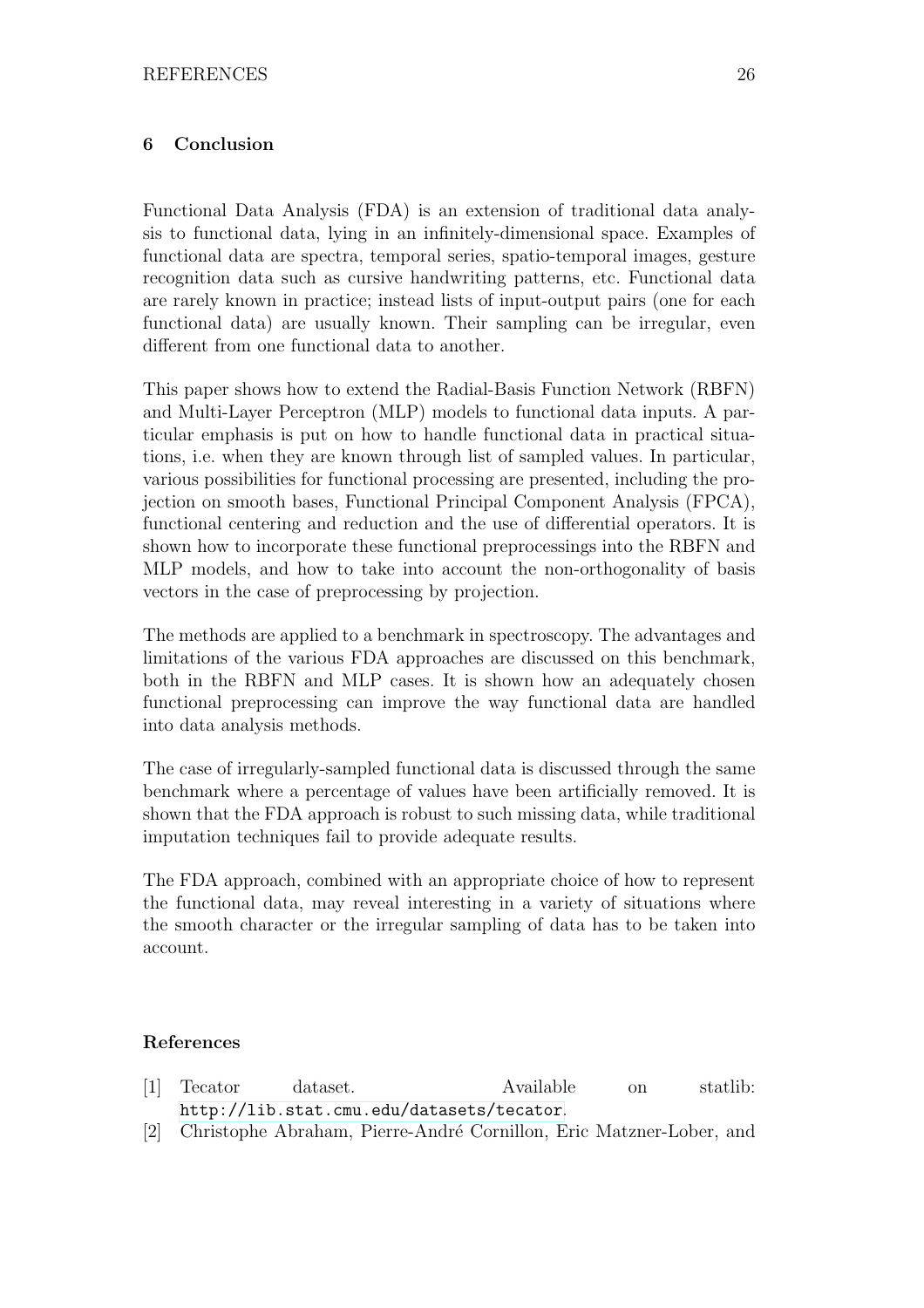Nicolas Molinari. Unsupervised curve clustering using b-splines. Scandinavian Journal of Statistics, 30(3):581–595, September 2003.

- <span id="page-26-0"></span>[3] Philippe Besse, Hervé Cardot, and Frédéric Ferraty. Simultaneous nonparametric regressions of unbalanced longitudinal data. Computational Statistics and Data Analysis, 24:255–270, 1997.
- <span id="page-26-12"></span>[4] Philippe Besse and Jim Ramsay. Principal component analysis of sampled curves. Psychometrica, 51:285–311, 1986.
- <span id="page-26-14"></span>[5] C. Borggaard and H.H. Thodberg. Optimal minimal neural interpretation of spectra. Analytical Chemistry, 64:545–551, 1992.
- <span id="page-26-13"></span>[6] S. Chen, F.N. Cowan, and P. M. Grant. Orthogonal least squares learning algorithm for radial basis function networks. IEEE Trans. on Neural Networks, 2(2):302–309, 1991.
- <span id="page-26-8"></span>[7] Brieuc Conan-Guez and Fabrice Rossi. Multilayer perceptrons for functional data analysis: a projection based approach. In José R. Dorronsoro, editor, Artificial Neural Networks – ICANN 2002, pages 667–672, Madrid, August 2002. Springer.
- <span id="page-26-10"></span>[8] J. Dauxois and A. Pousse. Les analyses factorielles en calcul des probabilités et en statistiques : essai d'étude synthétique. Thèse d'état, Université Paul Sabatier, Toulouse, 1976.
- <span id="page-26-11"></span>[9] J. Dauxois, A. Pousse, and Y. Romain. Asymptotic theory for the principal component analysis of a vector of random function: some applications to statistical inference. Journal of Multivariate Analysis, 12:136–154, 1982.
- <span id="page-26-9"></span>[10] Carl de Boor. Fundamental Developments of Computer-Aided Geometric Modeling (Les Piegl, editor), chapter B-spline basics, pages 27–49. Academic Press, London, 1993.
- <span id="page-26-4"></span>[11] Nicolas Delannay, Fabrice Rossi, Brieuc Conan-Guez, and Michel Verleysen. Functional radial basis function network. In Proceedings of ESANN 2004, pages 313–318, Bruges, Belgium, April 2004.
- <span id="page-26-7"></span>[12] T. Evgeniou, M. Pontil, and T. Poggio. Regularization networks and support vector machines. Advances in Computational Mathematics, 13(1):1– 50, 2000.
- <span id="page-26-2"></span>[13] Frédéric Ferraty and Philippe Vieu. The functional nonparametric model and application to spectrometric data. Computational Statistics, 17(4), 2002.
- <span id="page-26-3"></span>[14] Frédéric Ferraty and Philippe Vieu. Curves discriminations: a nonparametric functional approach. Computational Statistics and Data Analysis, 44(1–2):161–173, 2003.
- <span id="page-26-1"></span>[15] Louis Ferré and Anne-Françoise Yao. Functional sliced inverse regression analysis. Statistics, 37(6):475–488, November/December 2003.
- <span id="page-26-6"></span>[16] F. Girosi, M. Jones, and T. Poggio. Regularization theory and neural networks architectures. Neural Computation, 7(2):219–269, 1995.
- <span id="page-26-5"></span>[17] Gareth M. James and Catherine A. Sugar. Clustering for sparsely sampled functional data. Journal of American Statistical Association, 98:397–408, 2003.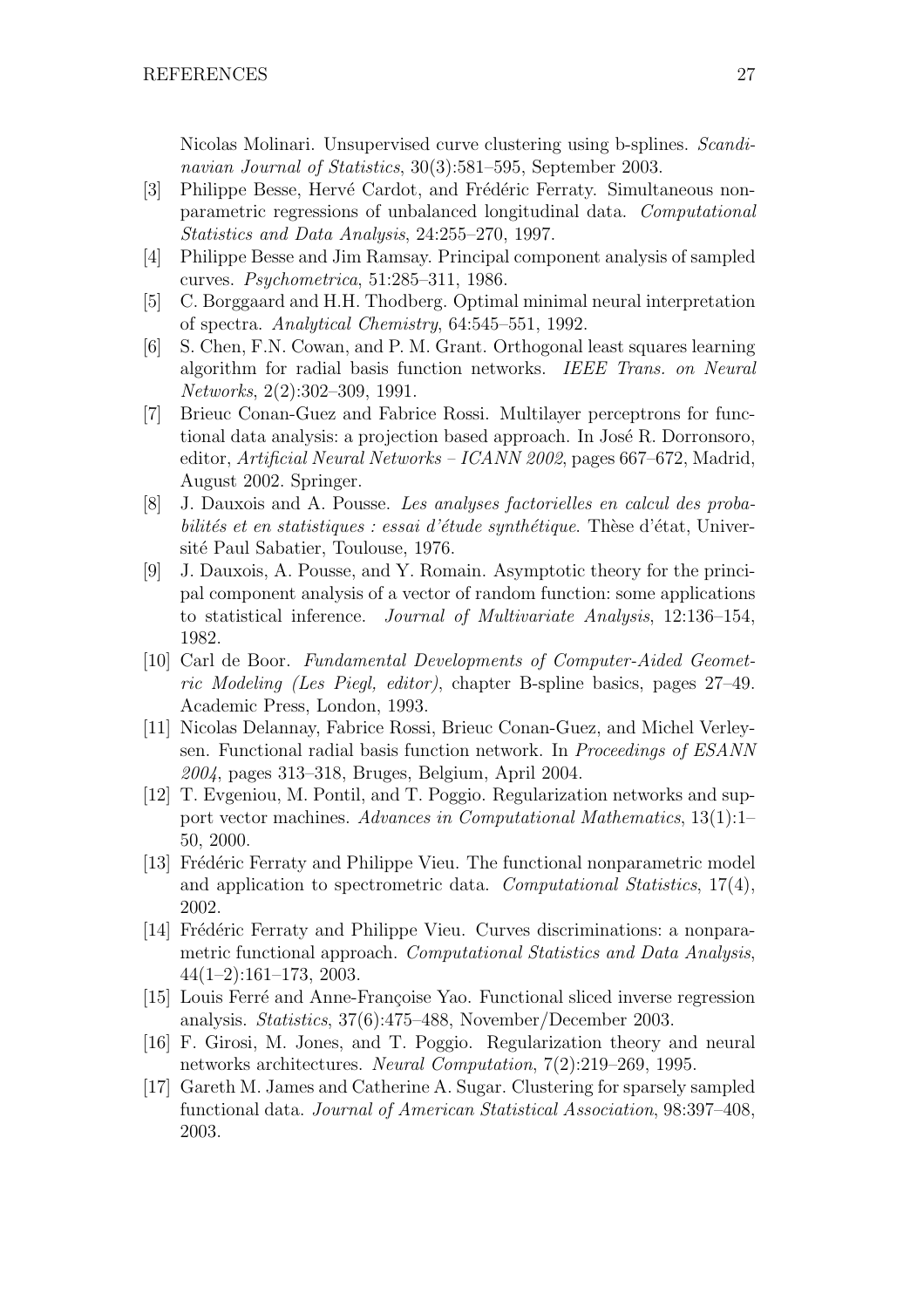- <span id="page-27-4"></span>[18] Teuvo Kohonen. Self-Organizing Maps. Springer Verlag, New York, 1997.
- <span id="page-27-12"></span>[19] Mark J. L. Orr. Regularization in the selection of radial basis function centers. Neural Computation, 7(3):606–623, 1995.
- <span id="page-27-7"></span>[20] J. Park and I. W. Sandberg. Universal approximation using radial basis function networks. Neural Computation, 3(2):246–257, 1991.
- <span id="page-27-0"></span>[21] Jim Ramsay and Bernard Silverman. Functional Data Analysis. Springer Series in Statistics. Springer Verlag, June 1997.
- <span id="page-27-11"></span>[22] Fabrice Rossi and Brieuc Conan-Guez. Functional multi-layer perceptron: a nonlinear tool for functional data analysis. Neural Network, 2004. To be published.
- <span id="page-27-3"></span>[23] Fabrice Rossi and Brieuc Conan-Guez. Functional preprocessing for multilayer perceptrons. In Proceedings of ESANN 2004, pages 319–324, Bruges, Belgium, April 2004.
- <span id="page-27-5"></span>[24] Fabrice Rossi, Brieuc Conan-Guez, and Aïcha El Golli. Clustering functional data with the som algorithm. In Proceedings of ESANN 2004, pages 305–312, Bruges, Belgium, April 2004.
- <span id="page-27-2"></span>[25] Fabrice Rossi, Brieuc Conan-Guez, and François Fleuret. Functional data analysis with multilayer perceptrons. In Proceedings of IJCNN 2002 (WCCI 2002), volume 3, pages 2843–2848, Honolulu, Hawai, USA, May 2002. IEEE/NNS/INNS.
- <span id="page-27-1"></span>[26] Fabrice Rossi, Brieuc Conan-Guez, and François Fleuret. Theoretical properties of functional multilayer perceptrons. In Proceedings of ESANN 2002, pages 7–12, Bruges, Belgium, April 2002.
- <span id="page-27-8"></span>[27] Irwin W. Sandberg. Notes on weighted norms and network approximation of functionals. IEEE Transactions on Circuits and Systems–I: Fundamental Theory and Applications, 43(7):600–601, July 1996.
- <span id="page-27-9"></span>[28] Irwin W. Sandberg and Lilian Xu. Network approximation of inputoutput maps and functionals. Circuits Systems Signal Processing, 15(6):711–725, 1996.
- <span id="page-27-10"></span>[29] Maxwell B. Stinchcombe. Neural network approximation of continuous functionals and continuous functions on compactifications. Neural Networks, 12(3):467–477, 1999.
- <span id="page-27-13"></span>[30] Hans Henrik Thodberg. A review of Bayesian neural networks with an application to near infrared spectroscopy. IEEE Trans. on Neural Networks, 7(1):56–72, 1996.
- <span id="page-27-6"></span>[31] V. Vapnik. *Statistical Learning Theory*. Wiley, New York, 1998.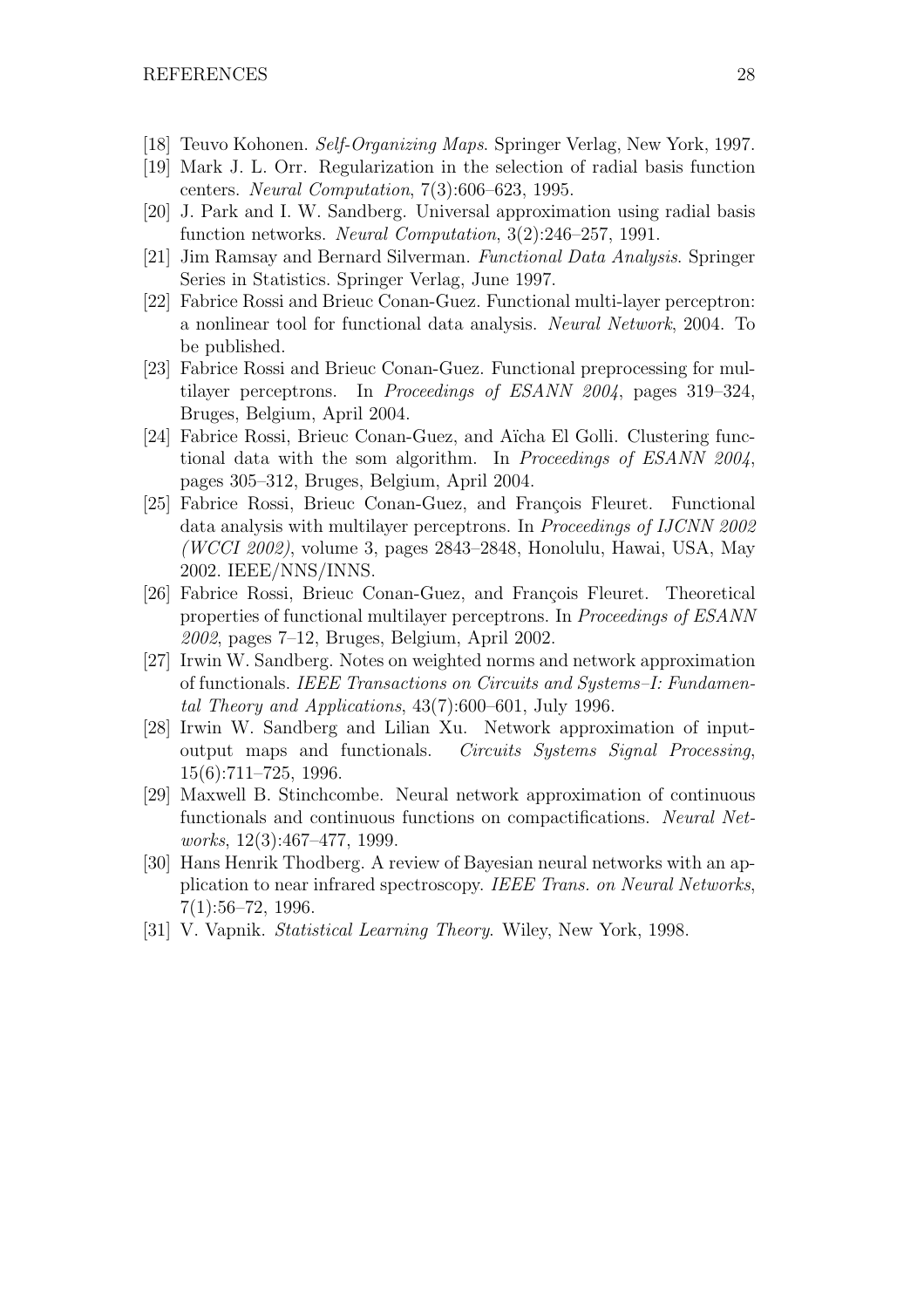# List of Figures

- [1 Five spectra from the Tecator benchmark; \(a\) original samples, \(b\) 4th-order spline appro](#page-29-0)
- [2 Percentage of variance explained by each of the PCA principal components](#page-30-0) 31
- [3 Coordinates on the first principal component as a function of](#page-31-0) the spectrum mean 32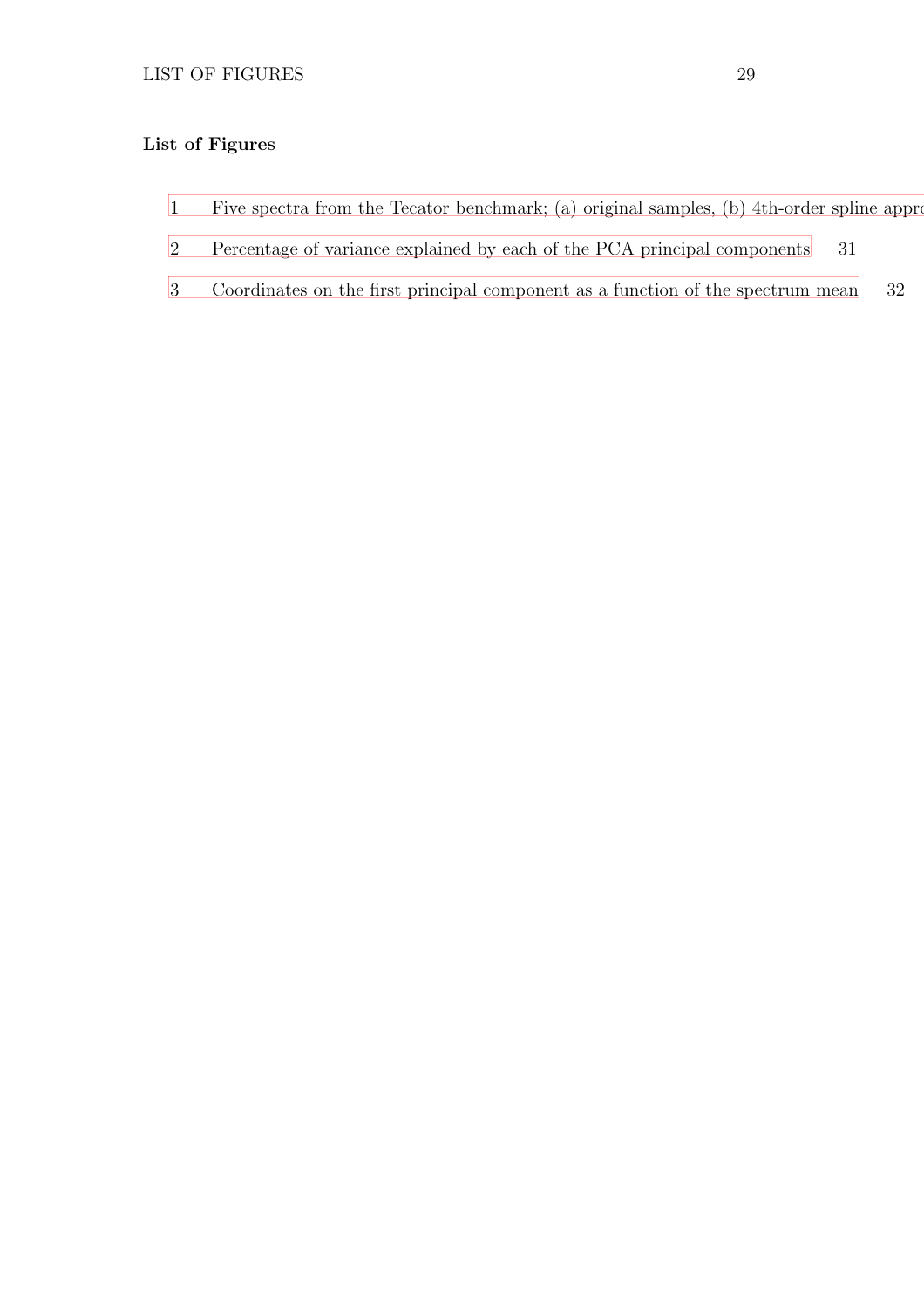

<span id="page-29-0"></span>Figure 1. Five spectra from the Tecator benchmark; (a) original samples, (b) 4th-order spline approximation, (c) derivative of 5th-order spline approximation, (d) second derivative of 6th-order spline approximation, (e) 4th-order spline approximation after functional centering and reduction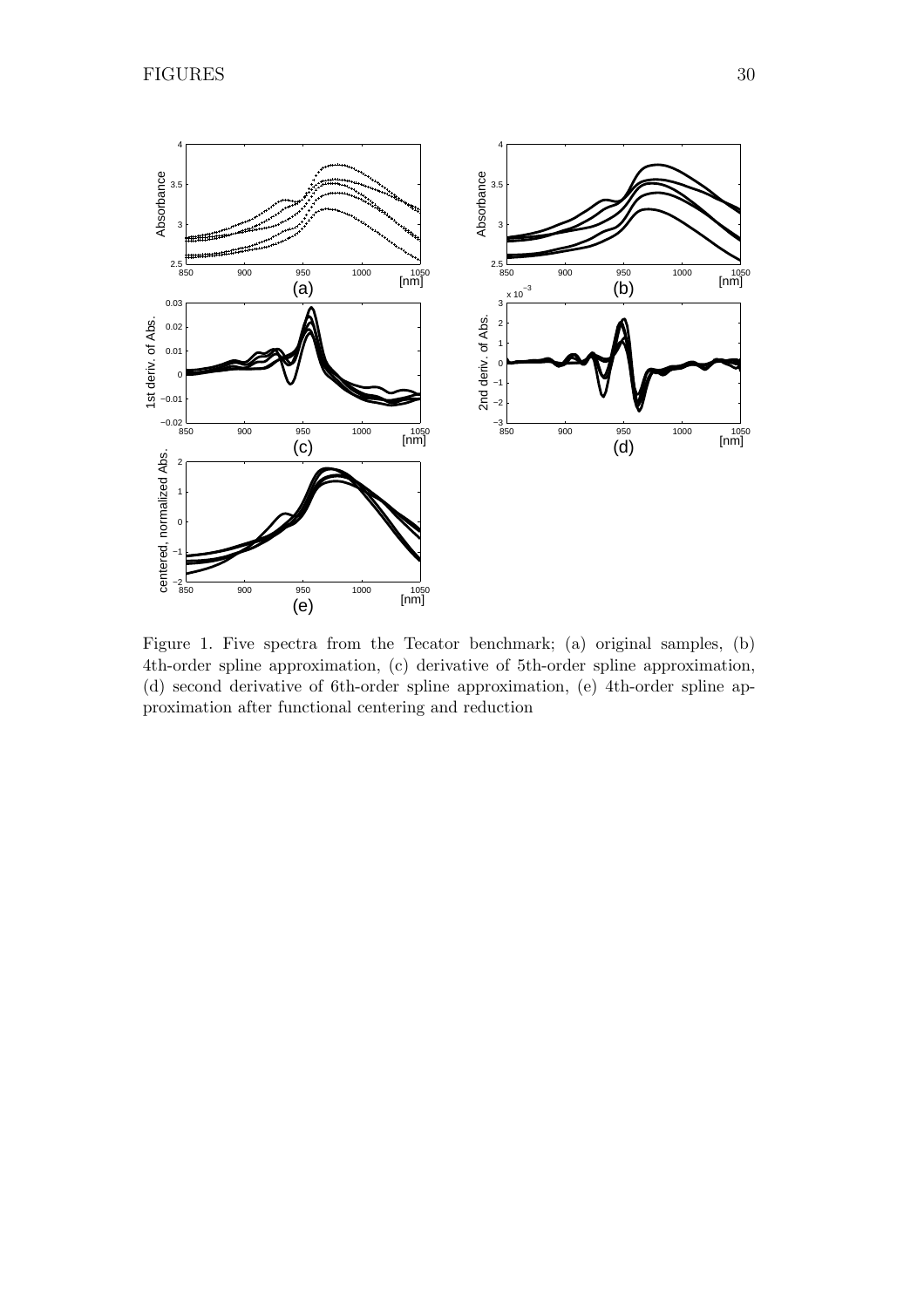

<span id="page-30-0"></span>Figure 2. Percentage of variance explained by each of the PCA principal components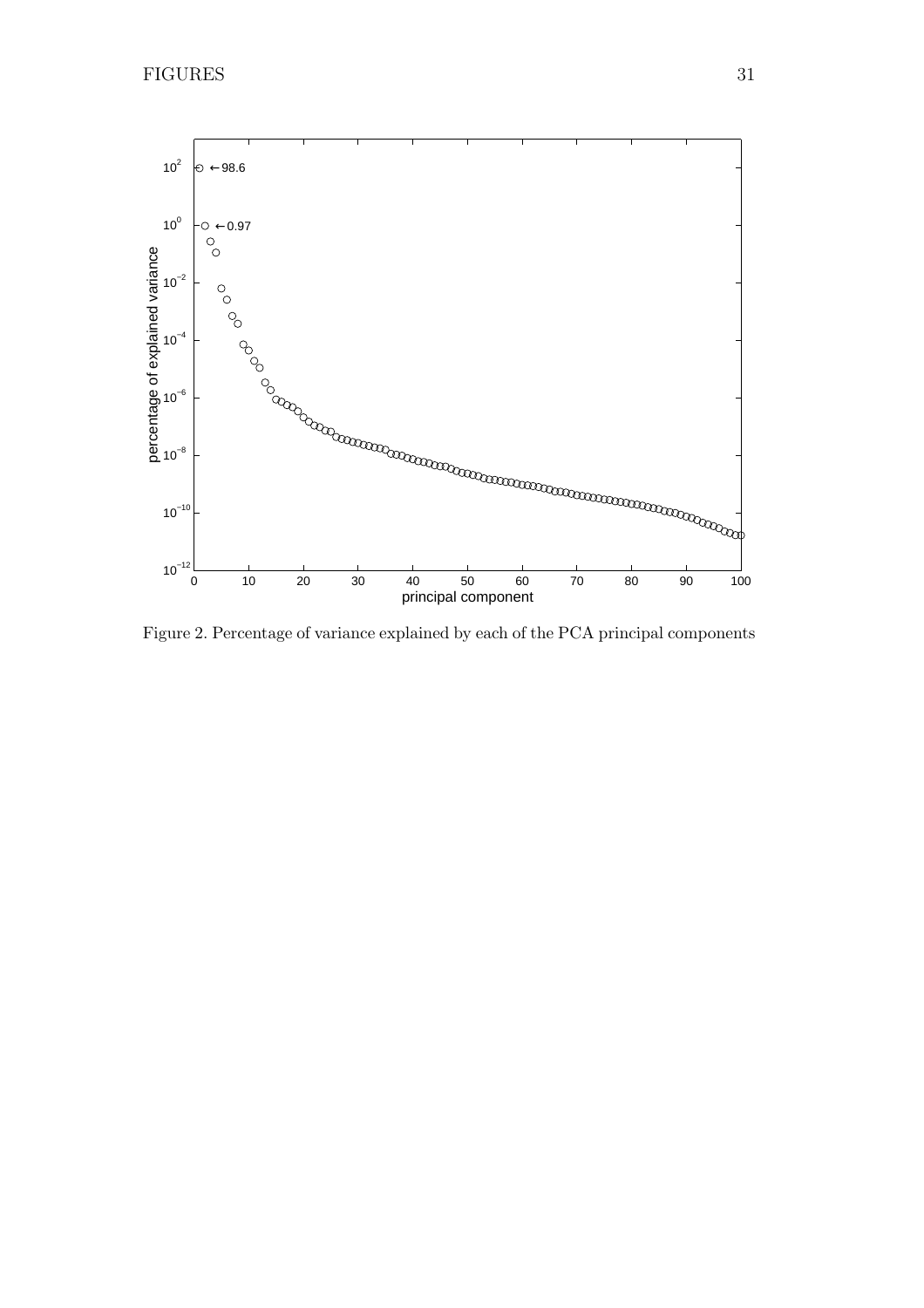

<span id="page-31-0"></span>Figure 3. Coordinates on the first principal component as a function of the spectrum mean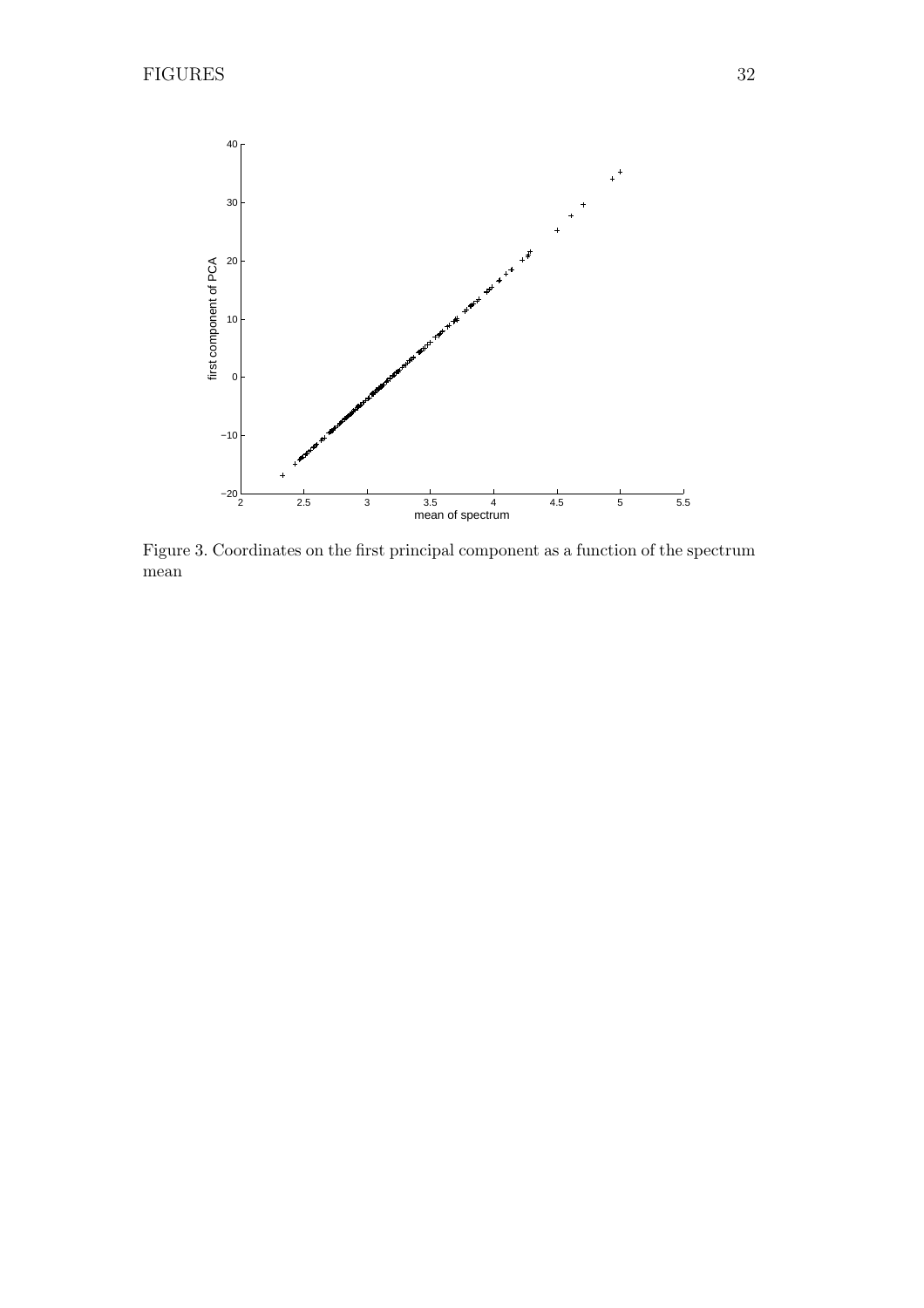# List of Tables

|                | RMSE on the test set for the RFBN experiments (see text for details)<br>34              |
|----------------|-----------------------------------------------------------------------------------------|
| $\overline{2}$ | RMSE on the test set for the MLP experiments<br>35                                      |
| 3              | RMSE on the test set for the RBF experiments with missing data<br>36                    |
| $\overline{4}$ | RMSE on the test set for the MLP experiments with missing data<br>37                    |
| 5 <sup>5</sup> | RMSE on the test set for the MLP experiments with missing data and classical imputation |
| 6              | RMSE on the test set for the MLP experiments with missing data and expert imputation    |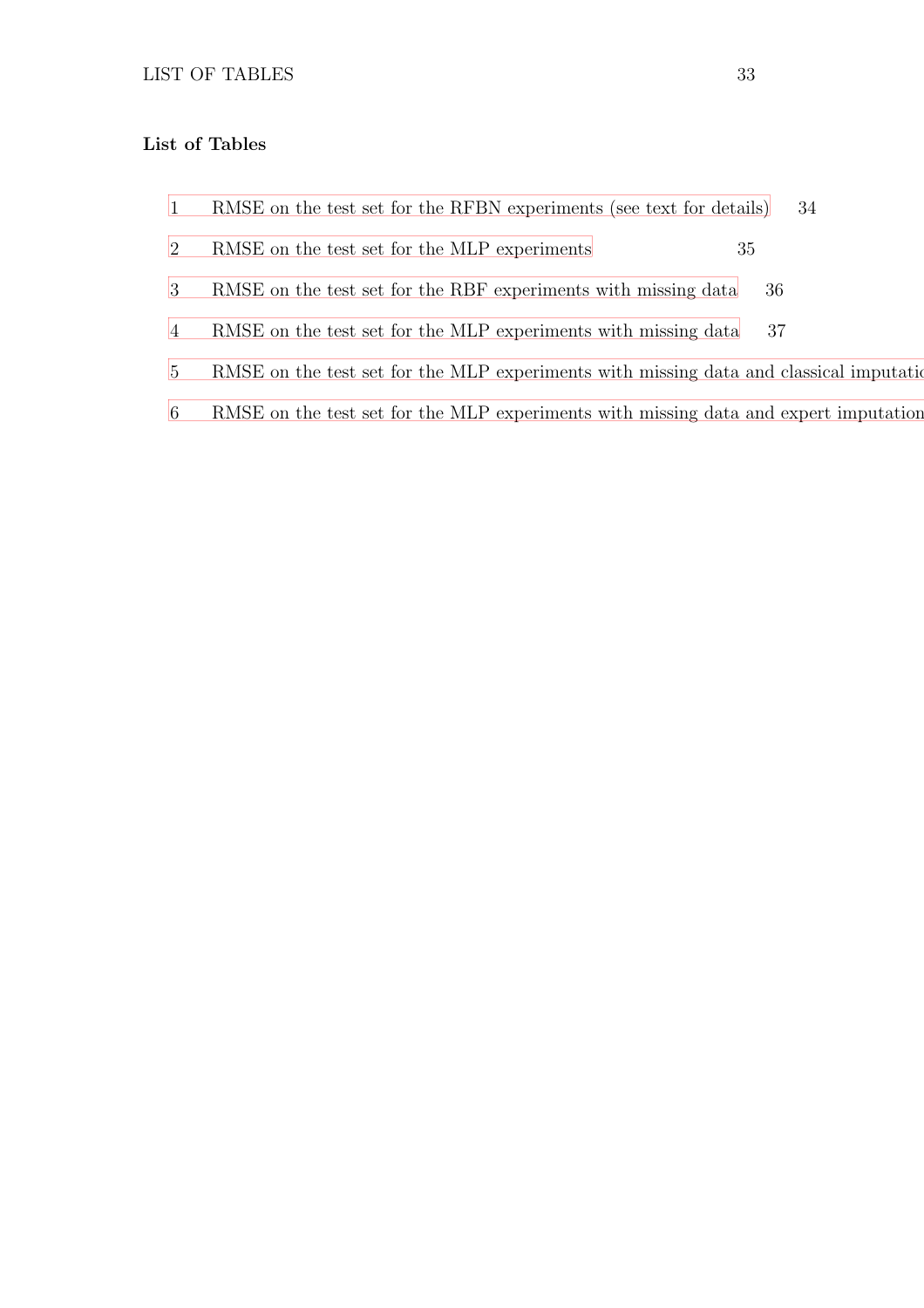| Experiment $#$ | Experiment                                                                                                                         | Result on test set |
|----------------|------------------------------------------------------------------------------------------------------------------------------------|--------------------|
| 1              | 100-dimensional original data                                                                                                      | 4.97               |
| $\overline{2}$ | PCA, no whitening, 20 components                                                                                                   | 4.99               |
| 3              | PCA, no whitening, a 4-fold cross-<br>validation selects the 5 first compo-<br>nents                                               | 4.85               |
| 4              | PCA, whitening, a 4-fold cross-<br>validation selects the 5 first compo-<br>nents                                                  | 1.94               |
| 5              | 4th-order B-splines, 48 coefficients,<br>no whitening                                                                              | 4.59               |
| 6              | 4th-order B-splines, 48 coefficients,<br>functional PCA, no whitening, 20<br>components                                            | $4.59\,$           |
| 7              | 4th-order B-splines, 48 coefficients,<br>functional PCA, whitening, a 4-fold<br>cross-validation selects the 6 first<br>components | 1.83               |
| 8              | 4th-order B-splines after functional<br>centering and reduction, 48 coeffi-<br>cients, no whitening                                | 1.64               |
| 9              | first derivative of 5th-order B-splines,<br>42 coefficients, no whitening                                                          | 0.90               |
| 10             | second derivative of 6th-order B-<br>splines, 30 coefficients, no whitening                                                        | 0.81               |

<span id="page-33-0"></span>RMSE on the test set for the RFBN experiments (see text for details)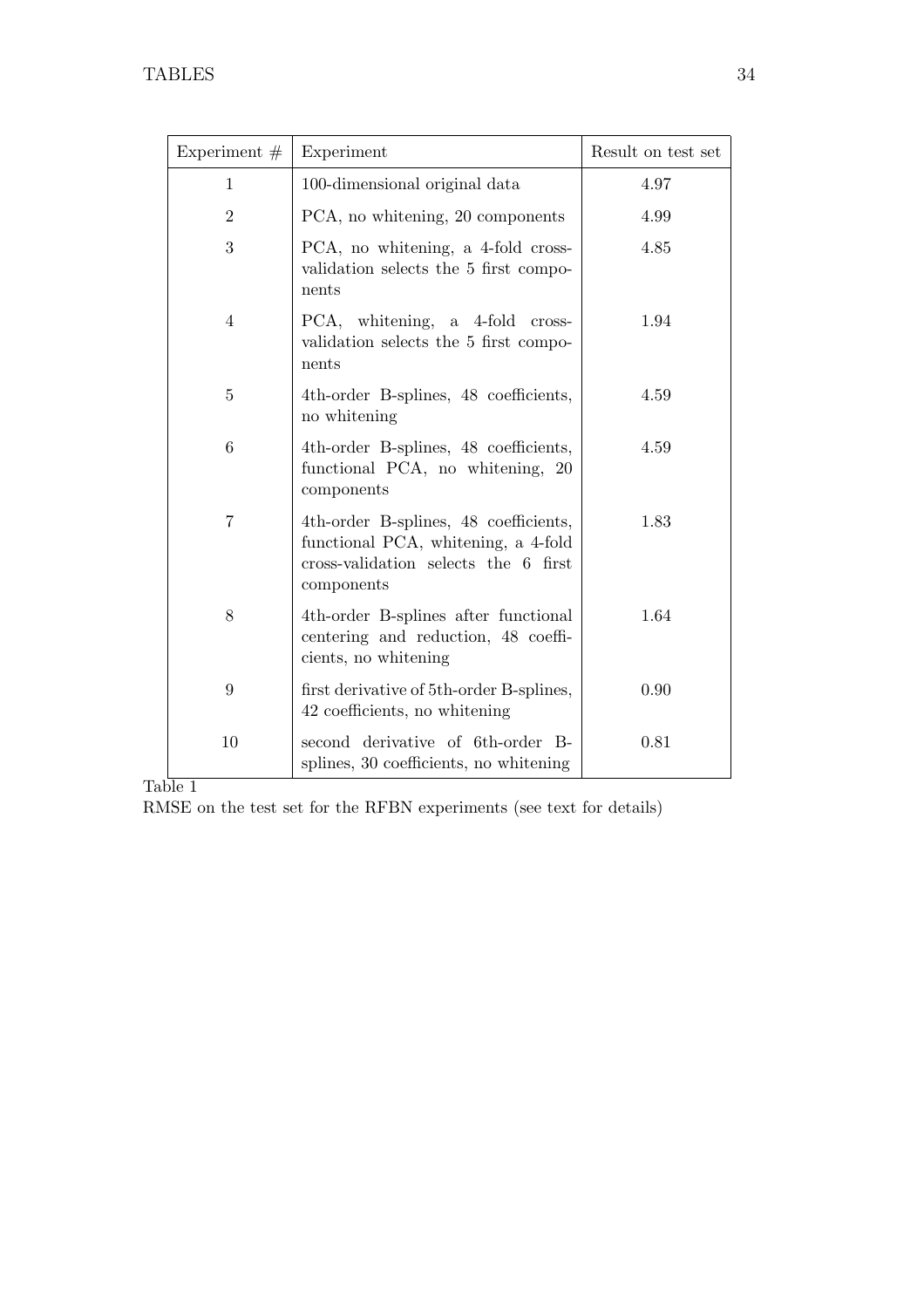| Experiment $#$ | Experiment                                                                                                                                                                  | Result on test set |
|----------------|-----------------------------------------------------------------------------------------------------------------------------------------------------------------------------|--------------------|
| 1              | PCA, a 4-fold cross-validation selects<br>the 12 first components, whitening                                                                                                | 0.49               |
| $\overline{2}$ | 4th-order B-splines, 48 coefficients,<br>functional PCA, a 4-fold cross-<br>validation selects the 12 first compo-<br>nents, whitening                                      | 0.49               |
| 3              | 4th-order B-splines, 48 coefficients,<br>functional PCA on centered and<br>reduced functions, a 4-fold cross-<br>validation selects the 11 first compo-<br>nents, whitening | 0.44               |
| 4              | first derivative of 5th-order B-splines,<br>42 coefficients, functional PCA, a 4-<br>fold cross-validation selects the 15<br>first components, whitening                    | 0.50               |
| 5              | second derivative of 6th-order B-<br>splines, 30 coefficients, functional<br>PCA, a 4-fold cross-validation selects<br>the 13 first components, whitening                   | 0.61               |

<span id="page-34-0"></span>RMSE on the test set for the MLP experiments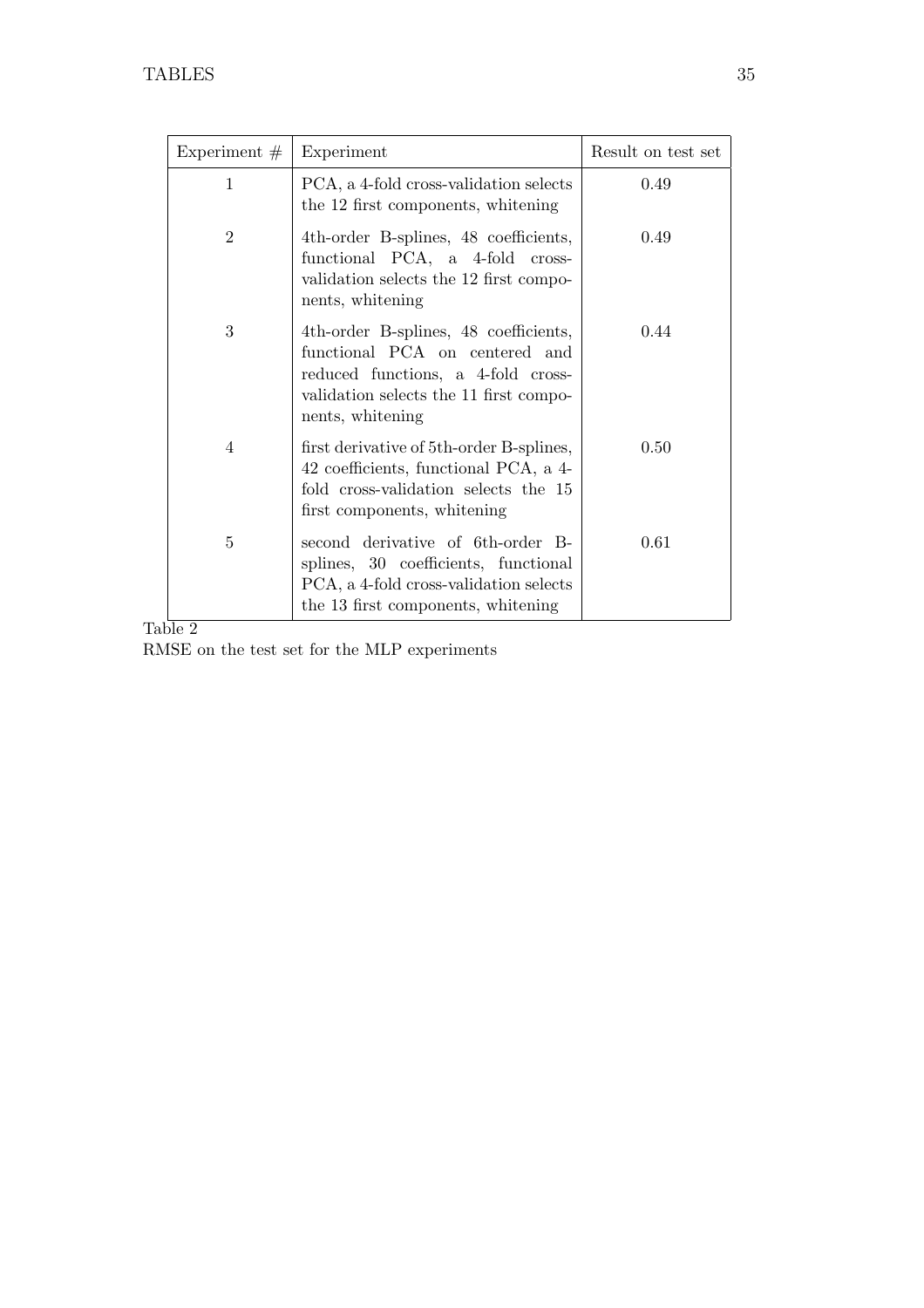| Experiment $#$ Experiment |                                                                                 | Result on test set |
|---------------------------|---------------------------------------------------------------------------------|--------------------|
| 9                         | first derivative of the 5th-order B-<br>splines, 26 coefficients, no whitening  | 1.05               |
| 10                        | second derivative of the 6th-order B-<br>splines, 19 coefficients, no whitening | 0.80               |

<span id="page-35-0"></span>RMSE on the test set for the RBF experiments with missing data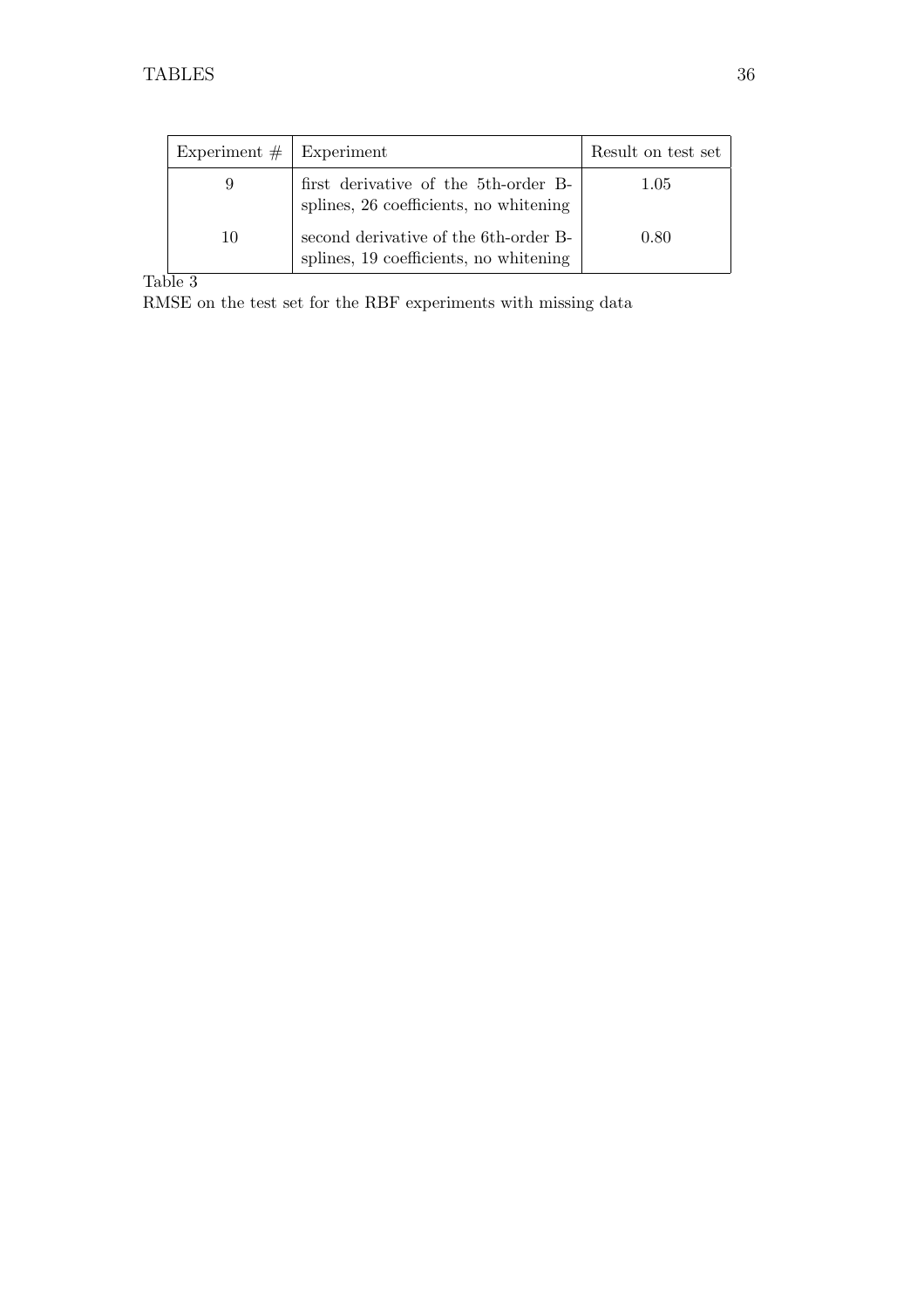| Experiment $#$ | <b>Experiment</b>                                                                                                                                                           | Result on test set |
|----------------|-----------------------------------------------------------------------------------------------------------------------------------------------------------------------------|--------------------|
| 2              | 4th-order B-splines, 28 coefficients,<br>functional PCA, a 4-fold cross-<br>validation selects the 12 first compo-<br>nents, whitening                                      | 0.52               |
| 3              | 4th-order B-splines, 28 coefficients,<br>functional PCA on centered and<br>reduced functions, a 4-fold cross-<br>validation selects the 11 first compo-<br>nents, whitening | 0.44               |

<span id="page-36-0"></span>RMSE on the test set for the MLP experiments with missing data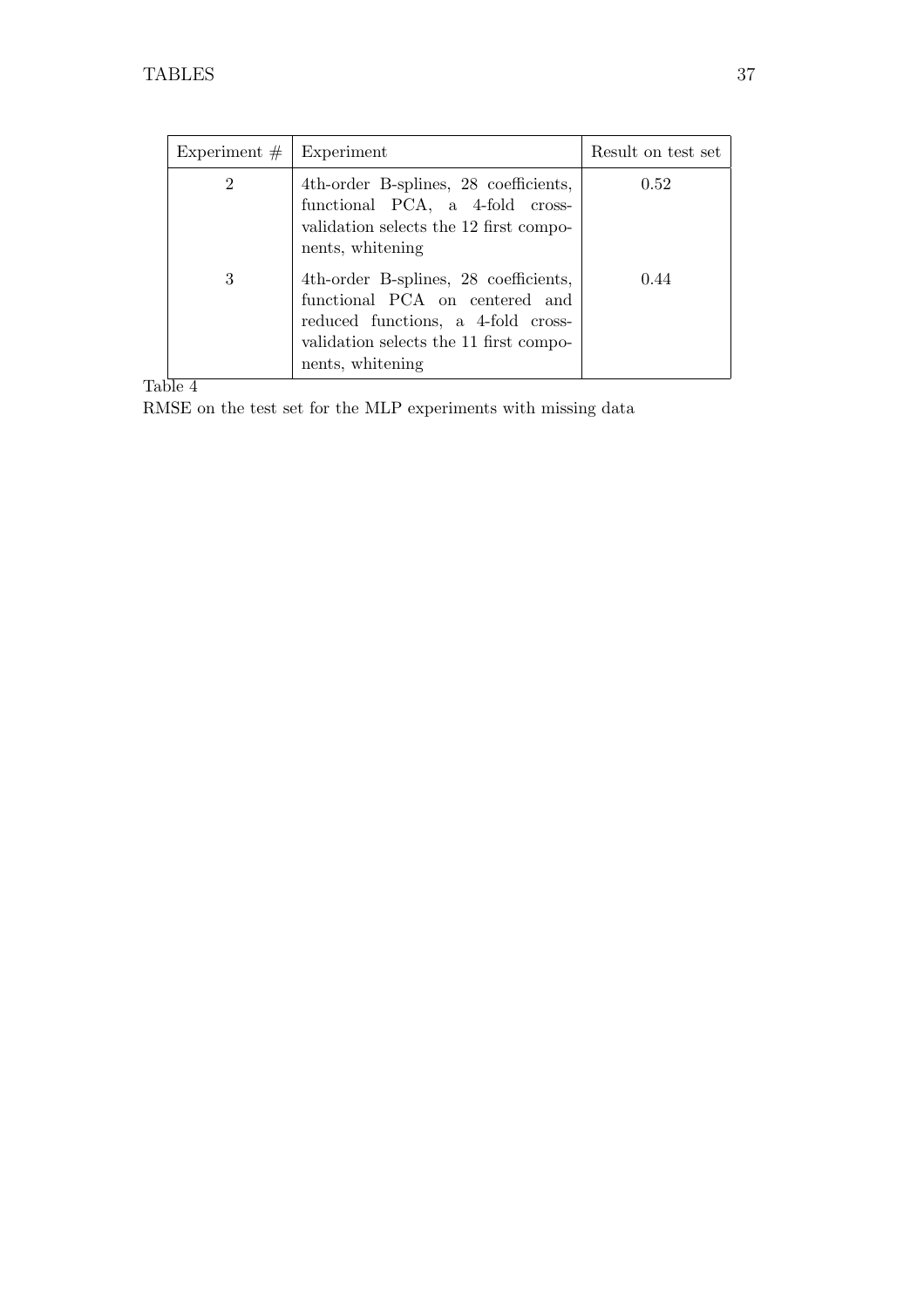| Experiment $#$ Experiment |                                                                                                                    | Result on test set |
|---------------------------|--------------------------------------------------------------------------------------------------------------------|--------------------|
|                           | mean imputation, PCA, a 4-fold<br>cross-validation selects the 5 first<br>components, whitening                    | 7.13               |
| $\overline{2}$            | 4-nearest neighbors imputation,<br>PCA, a 4-fold cross-validation<br>selects the 12 first components,<br>whitening | 1.87               |

<span id="page-37-0"></span>RMSE on the test set for the MLP experiments with missing data and classical imputation methods